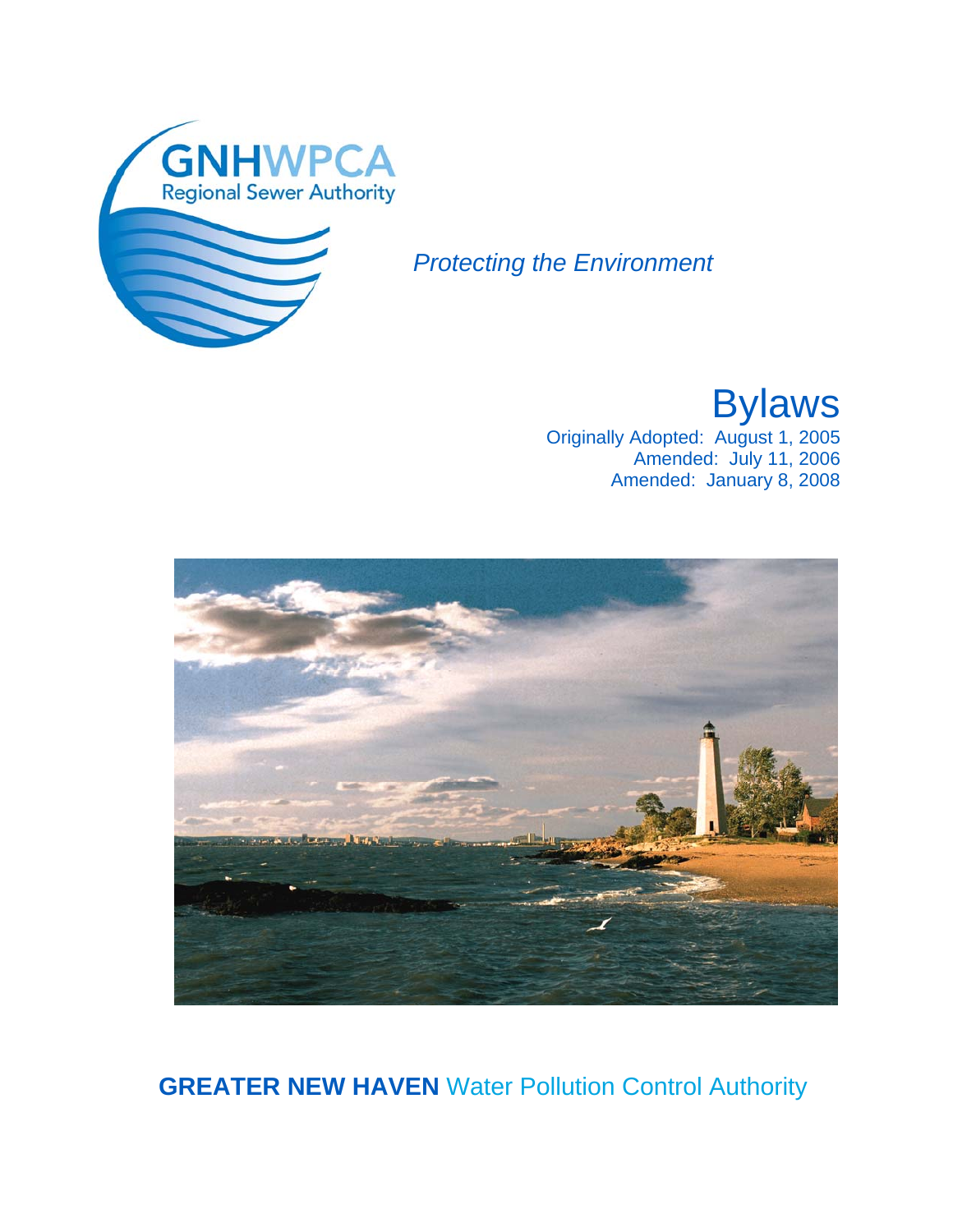### **BYLAWS OF** THE GREATER NEW HAVEN WATER POLLUTION CONTROL AUTHORITY

Originally Adopted: August 1, 2005<br>Amended: July 11, 2006<br>Amended: January 8, 2008

### **Table of Contents**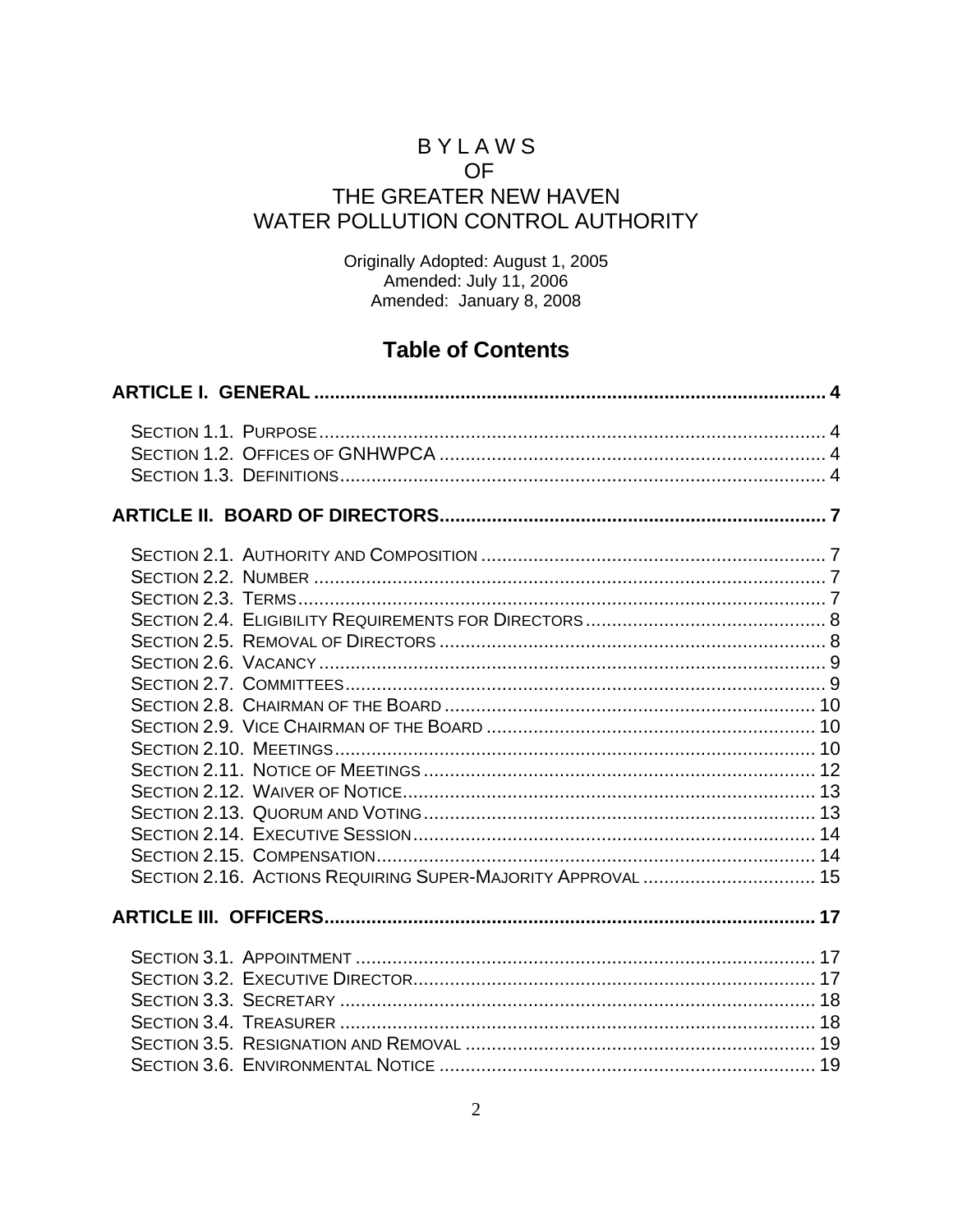| ARTICLE IV. INDEMNIFICATION AND LIMITATION OF LIABILITY  20 |  |
|-------------------------------------------------------------|--|
|                                                             |  |
|                                                             |  |
|                                                             |  |
| <b>ARTICLE VI. ADDITION OR WITHDRAWAL OF</b>                |  |
|                                                             |  |
|                                                             |  |
|                                                             |  |
|                                                             |  |
|                                                             |  |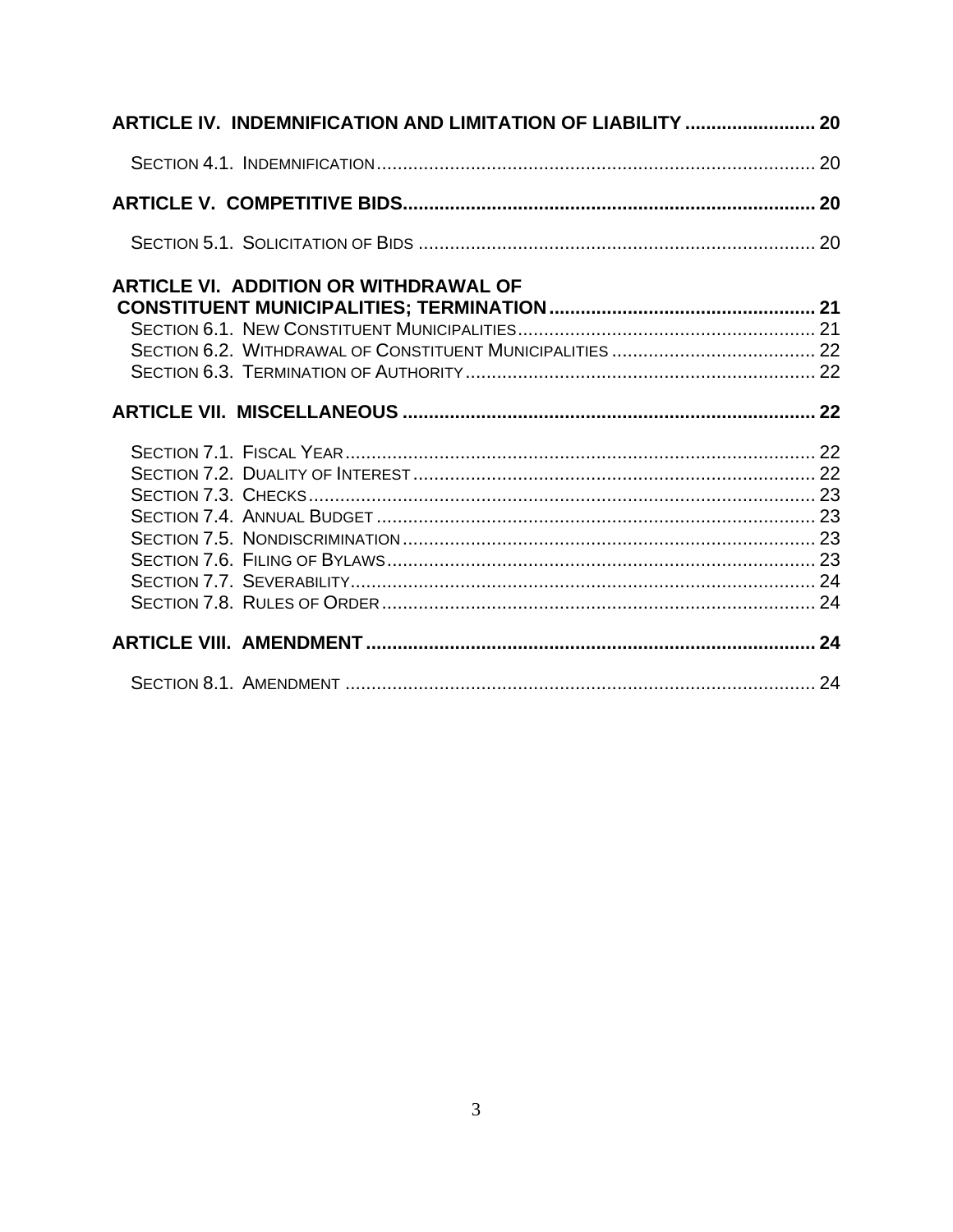# <span id="page-3-0"></span>BYLAWS OF THE GREATER NEW HAVEN WATER POLLUTION CONTROL AUTHORITY ("GNHWPCA")

#### **Article I. General**

Section 1.1. Purpose. These Bylaws supplement and implement certain provisions of the Ordinance and the Statutes.

 Section 1.2. Offices of GNHWPCA. The initial registered office of the GNHWPCA is as stated in the Ordinance. The Board shall have the power to change the location of the registered office, in accordance with applicable law, from time to time, and to designate the principal office of the GNHWPCA and such additional offices as it shall determine in its discretion.

Section 1.3. Definitions. For purposes of these Bylaws, each of the following terms shall have the respective meanings set forth below:

"Board" shall mean the Board of Directors of the GNHWPCA.

 "Cause" shall mean (a) conviction of a felony (other than a felony resulting from a traffic violation); (b) commission of an act of material fraud or embezzlement against the GNHWPCA; or (c) with respect to a Director, willful failure to comply with the obligations set forth in Section 7.2 of these Bylaws.

"CGS" shall mean the General Statutes of the State of Connecticut, as amended.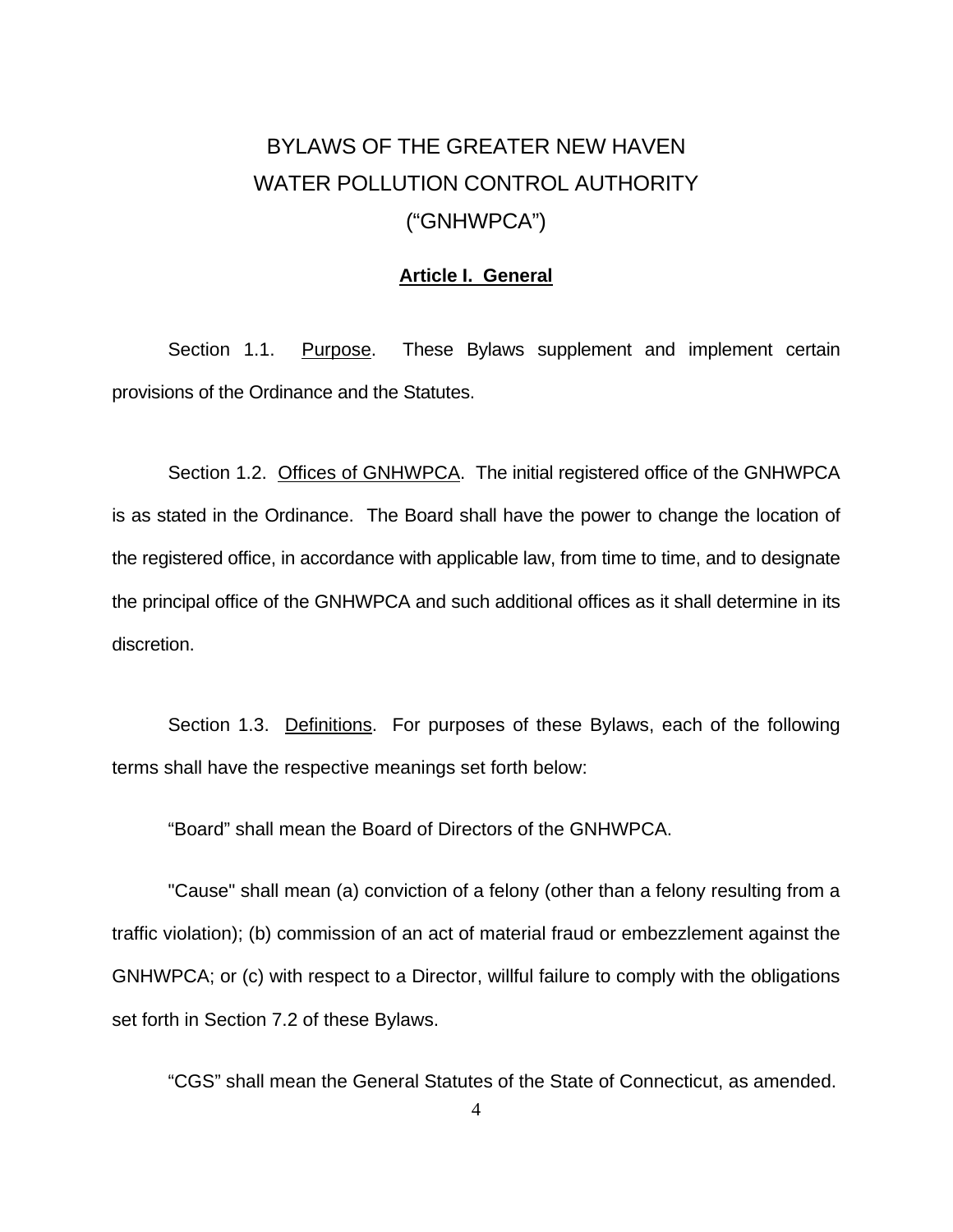"Constituent Municipality" shall have the meaning set forth in CGS 22a-500.

 "DEP Notice" shall mean any written notice that is required to be given to the State of Connecticut Department of Environmental Protection pursuant to CGS Section 22a-450 with respect to a Release.

"Director(s)" shall mean an appointed member of the Board.

"East Haven" shall mean the Town of East Haven, Connecticut.

 "Effective Date" shall mean the later to occur of the date upon which the Ordinance becomes effective in (i) New Haven, (ii) East Haven, (iii) Hamden, and (iv) Woodbridge.

 "GNHWPCA" shall mean the Greater New Haven Water Pollution Control Authority.

"Hamden" shall mean the Town of Hamden, Connecticut.

 "Inter-Local Agreement" shall mean an agreement pursuant to the terms and conditions of which the GNHWPCA shall provide any Municipality (other than a Constituent Municipality) with water pollution control services and such contracting Municipality agrees to connect its municipal wastewater facilities with the wastewater system of the GNHWPCA for wastewater treatment and disposal service and to pay fees or charges to the GNHWPCA based on a percentage of actual or projected flow or such other formula as may be agreed upon by the parties thereto, or any other type of agreement as described in CGS 22a-509(c) or any successor statute thereto,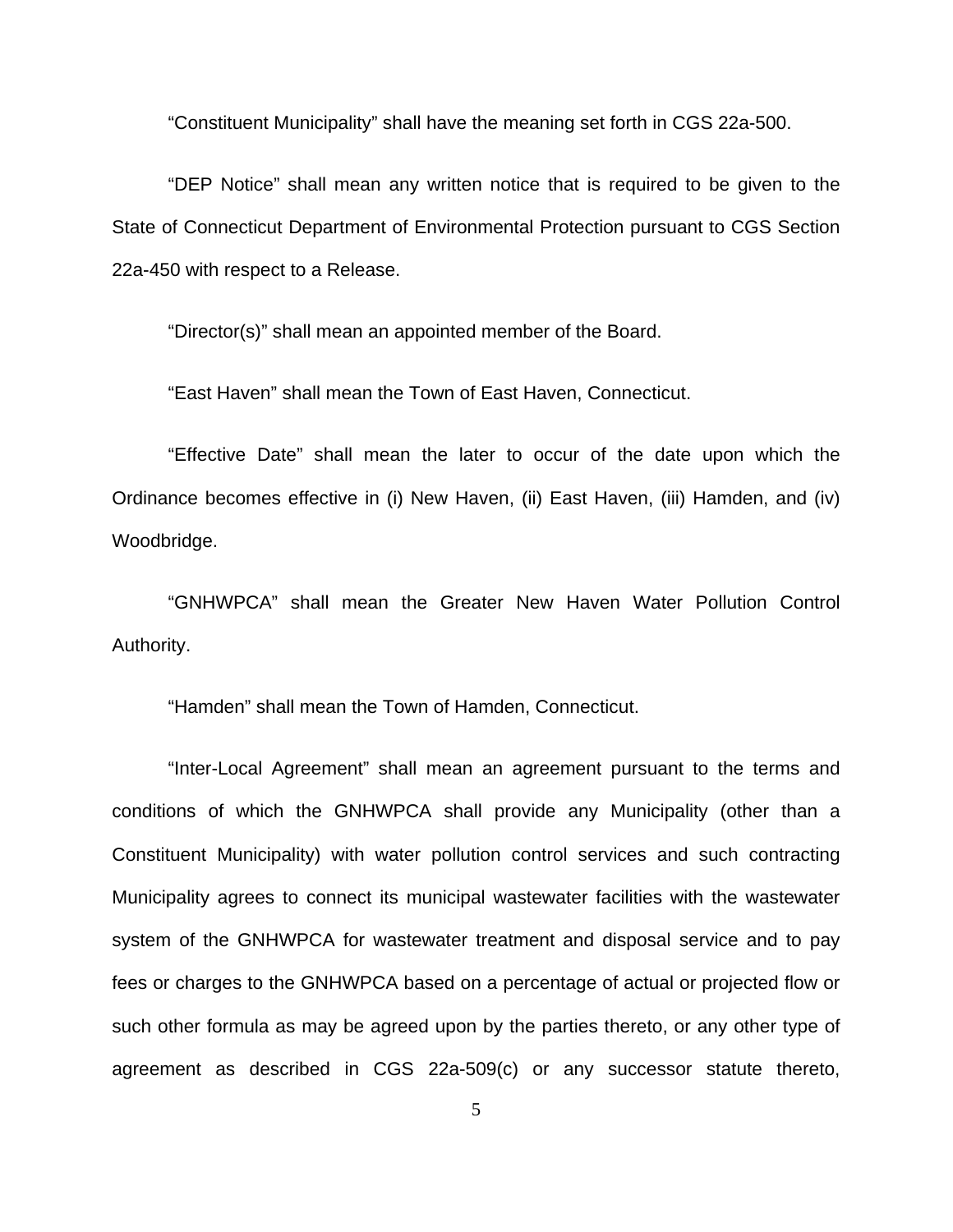specifically excluding, however, any agreement of the type contemplated by CGS 22a-509(c) by and between the GNHWPCA and a Person other than a Municipality.

"Municipality" shall have the meaning set forth in CGS 22a-500.

"New Haven" shall mean the City of New Haven, Connecticut.

 "Ordinance" shall mean that certain Ordinance creating the Greater New Haven Water Pollution Control Authority adopted by each of the Constituent Municipalities.

 "Person" shall mean any individual, corporation, limited liability company, partnership, sole proprietor, business, entity, organization, trust, government or political subdivision thereof.

 "Release" shall mean events which by accident, negligence or otherwise causes the discharge, spillage, uncontrolled loss, seepage or filtration of oil or petroleum or chemical liquids or solid, liquid or gaseous products or hazardous wastes which poses a potential threat to human health or the environment as identified in CGS §22a-450.

"Sewer Ordinance" shall mean that certain sewer ordinance of the GNHWPCA as in effect and as amended from time to time.

"Sludge Agreement" shall mean an agreement pursuant to the terms and conditions of which the sludge of any Person (other than a Constituent Municipality) shall be received and processed at the GNHWPCA.

"State" shall mean the State of Connecticut.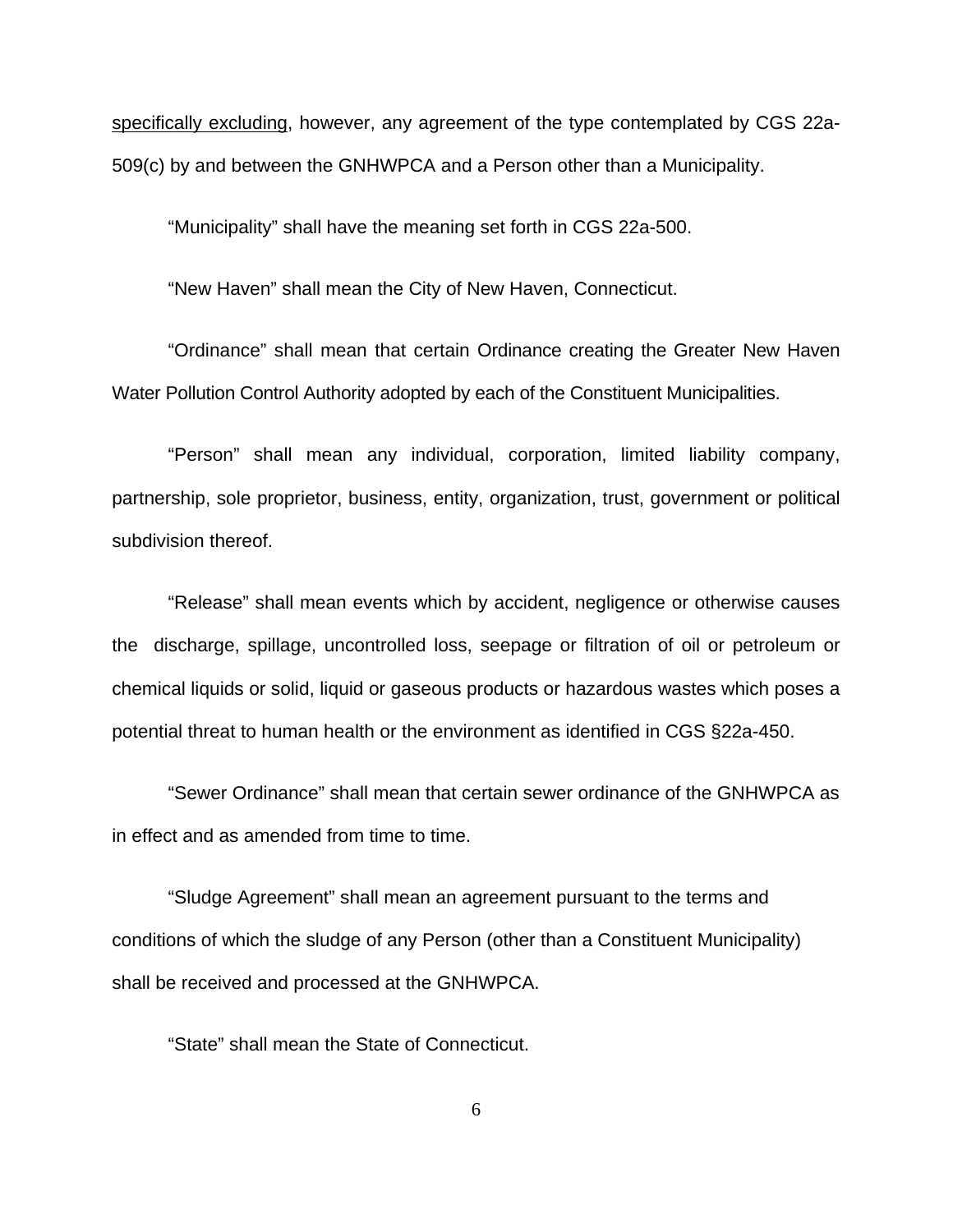<span id="page-6-0"></span> "Statutes" shall mean collectively CGS 22a-500 through 22a-519, as amended or repealed from time to time hereafter, or any successor statutes thereto.

"Woodbridge" shall mean the Town of Woodbridge, Connecticut.

#### **Article II. Board of Directors**

Section 2.1. Authority and Composition. All powers of the GNHWPCA shall be exercised by or under the authority of, and the activities and affairs of the GNHWPCA shall be managed under the direction of, the Board, subject to any limitation set forth in the Ordinance.

 Section 2.2. Number. The GNHWPCA shall have nine (9) Directors, each of whom shall have one vote. Four (4) Directors shall be appointed by New Haven by the Mayor of New Haven, subject to the approval of the Board of Aldermen of New Haven. Two (2) Directors shall be appointed by East Haven by the Mayor of East Haven, subject to the approval of the Town Council of East Haven. Two (2) Directors shall be appointed by Hamden by the Mayor of Hamden, subject to the approval of the Town Council of Hamden. One Director shall be appointed by Woodbridge by the Board of Selectmen of Woodbridge.

 Section 2.3. Terms. Directors shall be appointed for three-year staggered terms as follows and as further provided in the Ordinance. The total number of Directors shall be divided into three (3) groups; the first group shall contain the first New Haven Director, the first East Haven Director and the first Hamden Director; the second group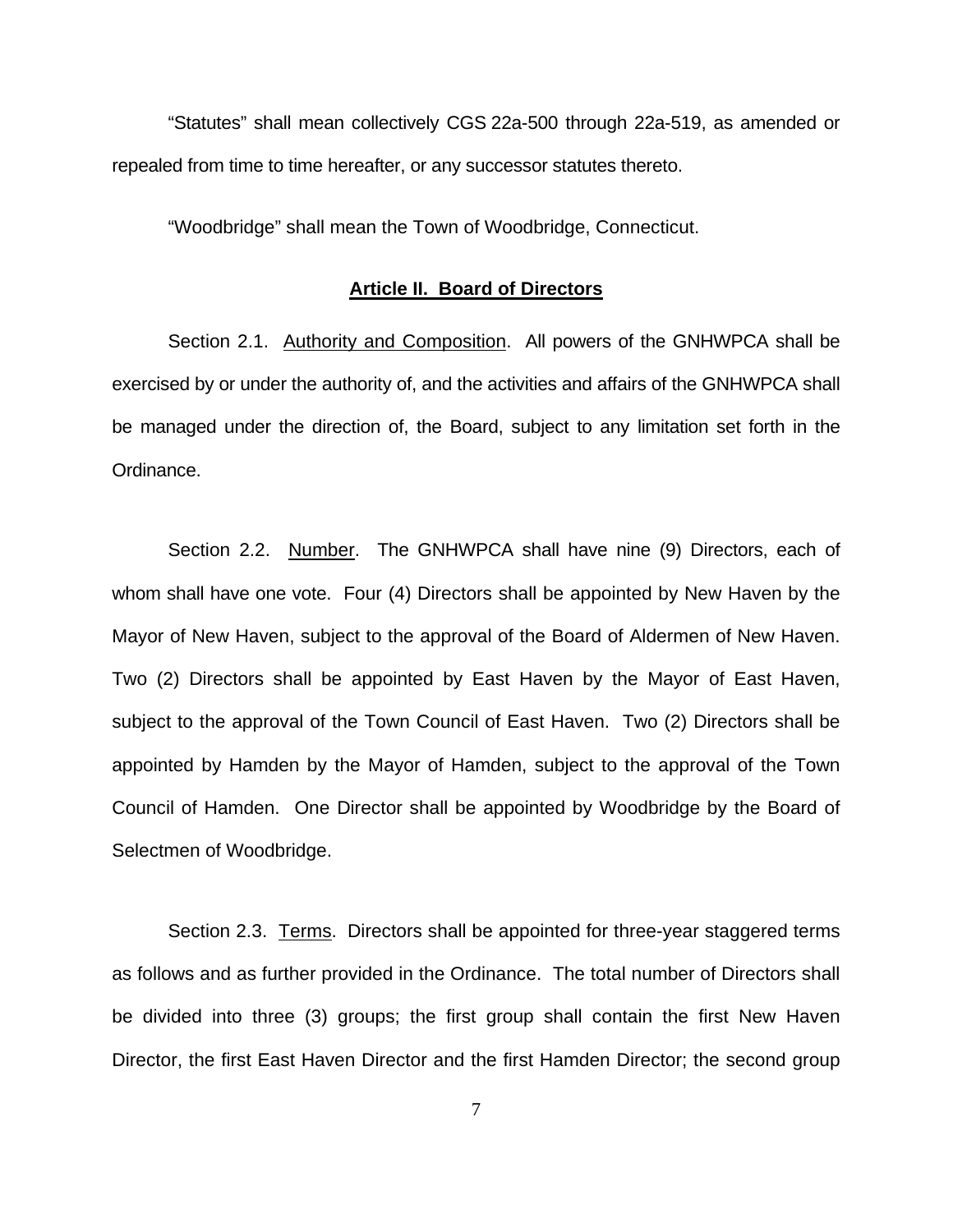<span id="page-7-0"></span>shall contain the second New Haven Director, the second East Haven Director and the sole Woodbridge Director; the third group shall contain the third and fourth New Haven Directors and the second Hamden Director. Directors shall be appointed in such manner that the terms of Directors in the first group are those scheduled to expire on December 31, 2005, the terms of Directors in the second group are scheduled to expire on December 31, 2006, and the terms of Directors in the third group are scheduled to expire on December 31, 2007. After the expiration of the initial term of each of the first, second, and third groups of Directors, the successive terms of the Directors in each group shall expire on December 31st of the third calendar year following their appointment so that in any year no more than three (3) Director terms are scheduled to expire.

Section 2.4. Eligibility Requirements for Directors. Eligible persons for the position of Director shall be at least eighteen (18) years of age and must be a resident of the municipality appointing such Director. Eligible persons for the position of Director must also have training in civil or sanitary engineering, have training or experience in finance, accounting or legal matters, or be knowledgeable regarding matters involving the environment, the treatment of water and/or wastewater or the operation of a water distribution and/or sewerage system.

 Section 2.5. Removal of Directors. The Board may remove a Director only for Cause. A Director may be removed only at a meeting of the Board called for the purpose of removing the Director, and the meeting notice must state that the purpose, or one of the purposes, of the meeting is the removal of the Director. A Director may be removed only upon the affirmative vote of at least two-thirds of the entire Board.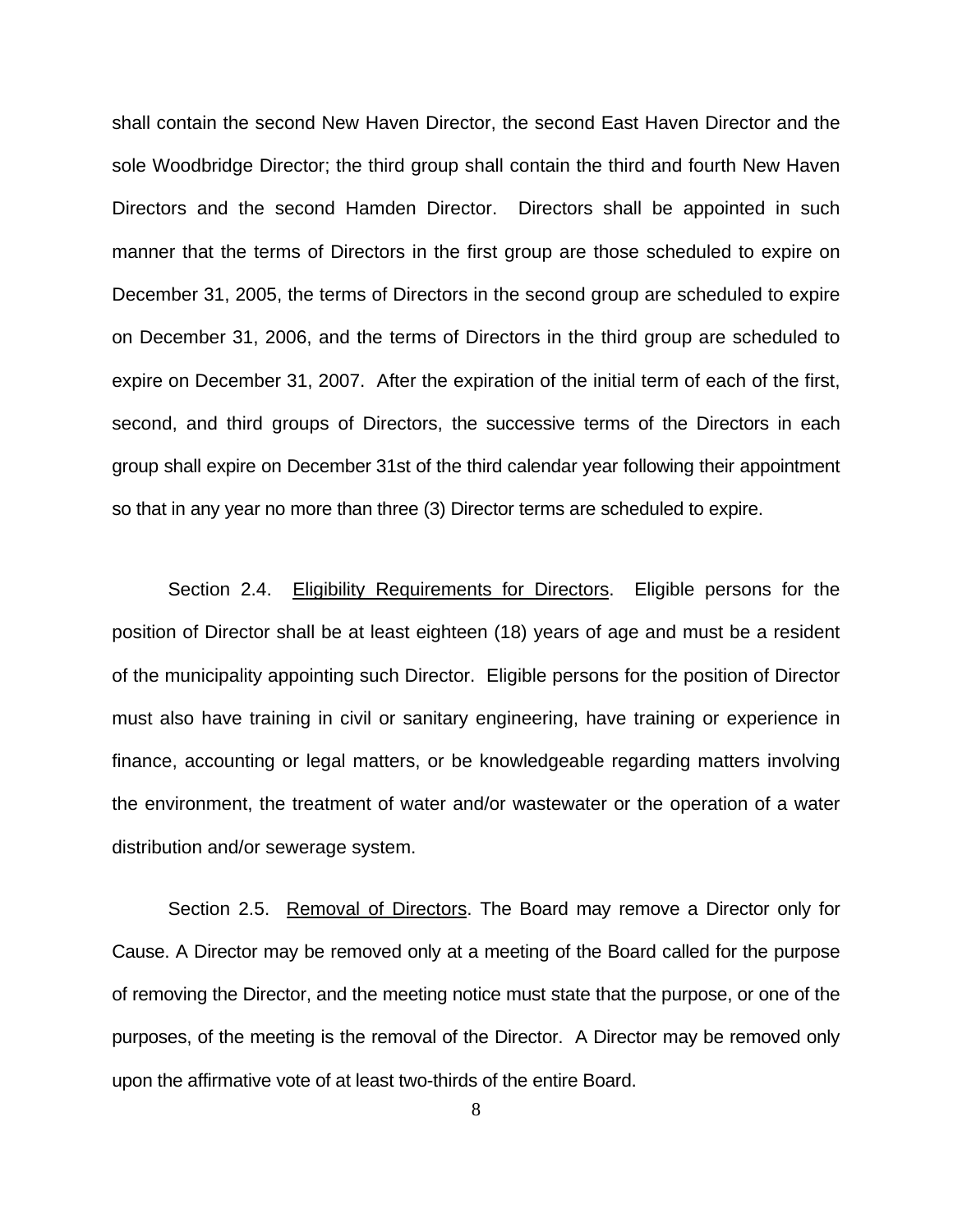<span id="page-8-0"></span> Section 2.6. Vacancy. If a vacancy occurs on the Board, the vacancy shall be filled by the Constituent Municipality which appointed the Director who vacated his or her seat, in accordance with the terms of these Bylaws and the Ordinance. A vacancy that will occur at a specific later date, by reason of a resignation effective at a later date, may be filled before the vacancy occurs, but the new Director may not take office until the vacancy occurs.

 Section 2.7. Committees. The Board may from time to time create one or more Committees of the Board and appoint members of the Board to serve on them. Each Committee of the Board shall have three (3) or more members who serve at the pleasure of the Board, provided, however, that the membership of each Committee shall include Directors from no less than two (2) Constituent Municipalities. All provisions in the Ordinance, these Bylaws or the Statutes that govern meetings, action without meetings, notice and waiver of notice, and quorum and voting requirements of the Board, shall apply to Committees of the Board and their members. To the extent specified by the Board, a Committee of the Board may exercise the authority of the Board; provided that a Committee of the Board may not: (i) fill vacancies on any Board committee; (ii) amend the Ordinance; (iii) adopt, amend or repeal Bylaws; (iv) approve a sale, lease, exchange or other disposition of all or substantially all of the property of the GNHWPCA; or (v) approve a proposal to dissolve the GNHWPCA. The Board may also appoint persons who are not Directors to serve in an advisory non-voting capacity on any Committee of the Board.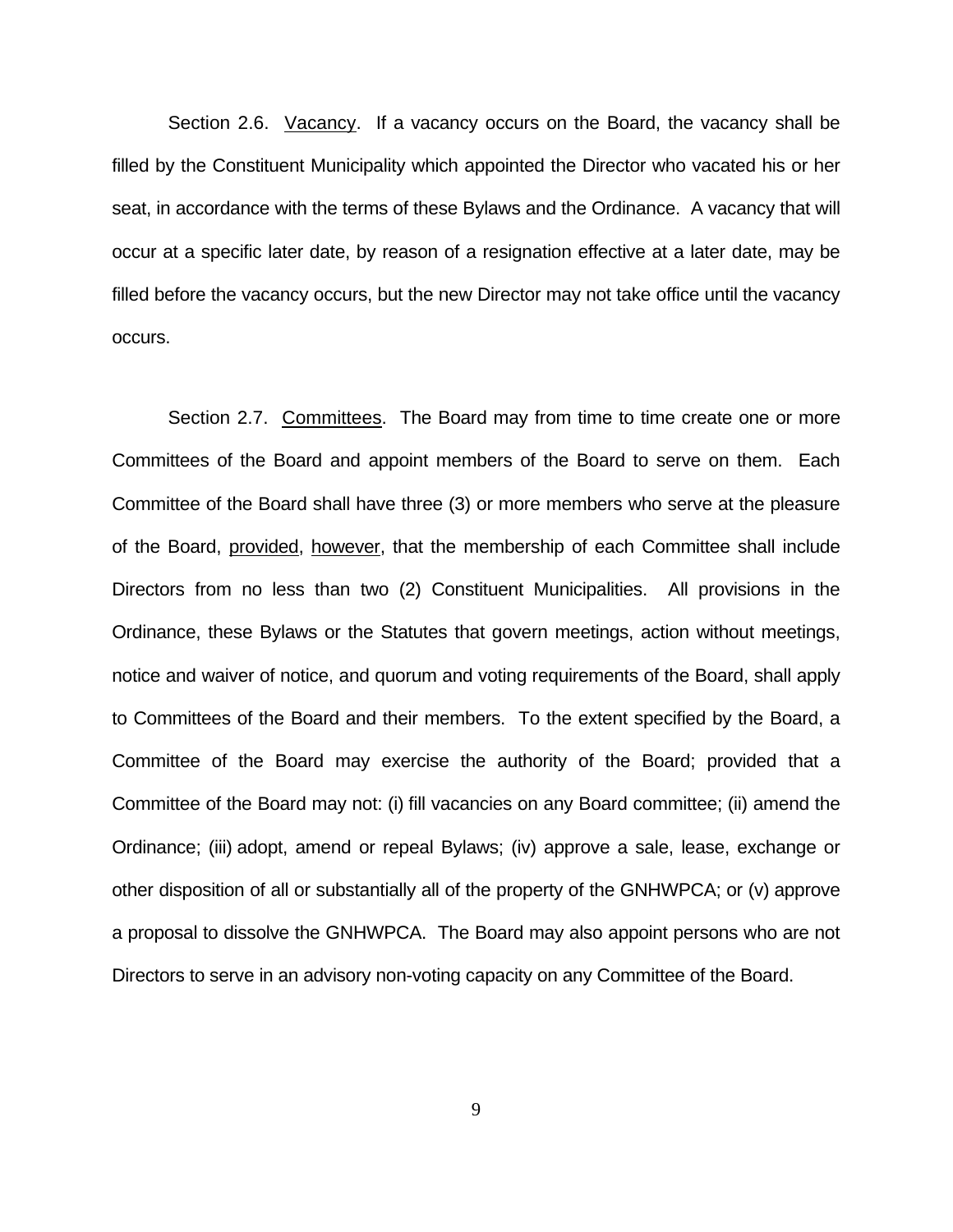<span id="page-9-0"></span> Section 2.8. Chairman of the Board. The GNHWPCA shall have a Chairman of the Board who shall be a Director of the GNHWPCA and who shall be elected by a majority of the Directors at the first regular meeting of the Board in each calendar year; provided, however, that the initial Chairman shall be elected at the first special meeting of the Board following adoption of the Ordinance, and the term of the Acting Chairman appointed in the Ordinance shall expire at such time. The Chairman shall be elected for a one-year term; an individual may hold no more than two (2) successive terms as Chairman. For each successive term, the position of Chairman shall be held by a Director appointed by a different Constituent Municipality; provided, however, if at any time the current Chairman is elected to a second successive term, such Director shall be allowed to fulfill such second term. The Chairman of the Board shall preside at all meetings of the Board at which he or she shall be present and shall have and may exercise such powers as may, from time to time, be assigned to him or her by the Board and as may be provided by law.

Section 2.9. Vice Chairman of the Board. The GNHWPCA shall have a Vice Chairman of the Board who shall be a Director of the GNHWPCA and who shall be elected by a majority of the Directors. The Vice Chairman of the Board shall, in the absence of the Chairman of the Board, perform the duties of the Chairman of the Board and, when so acting, shall have all the powers of and be subject to all of the restrictions upon the Chairman of the Board.

 Section 2.10. Meetings. The Board shall hold regular meetings no less frequently than on a monthly basis, unless otherwise canceled in accordance with Section 2.16(i) of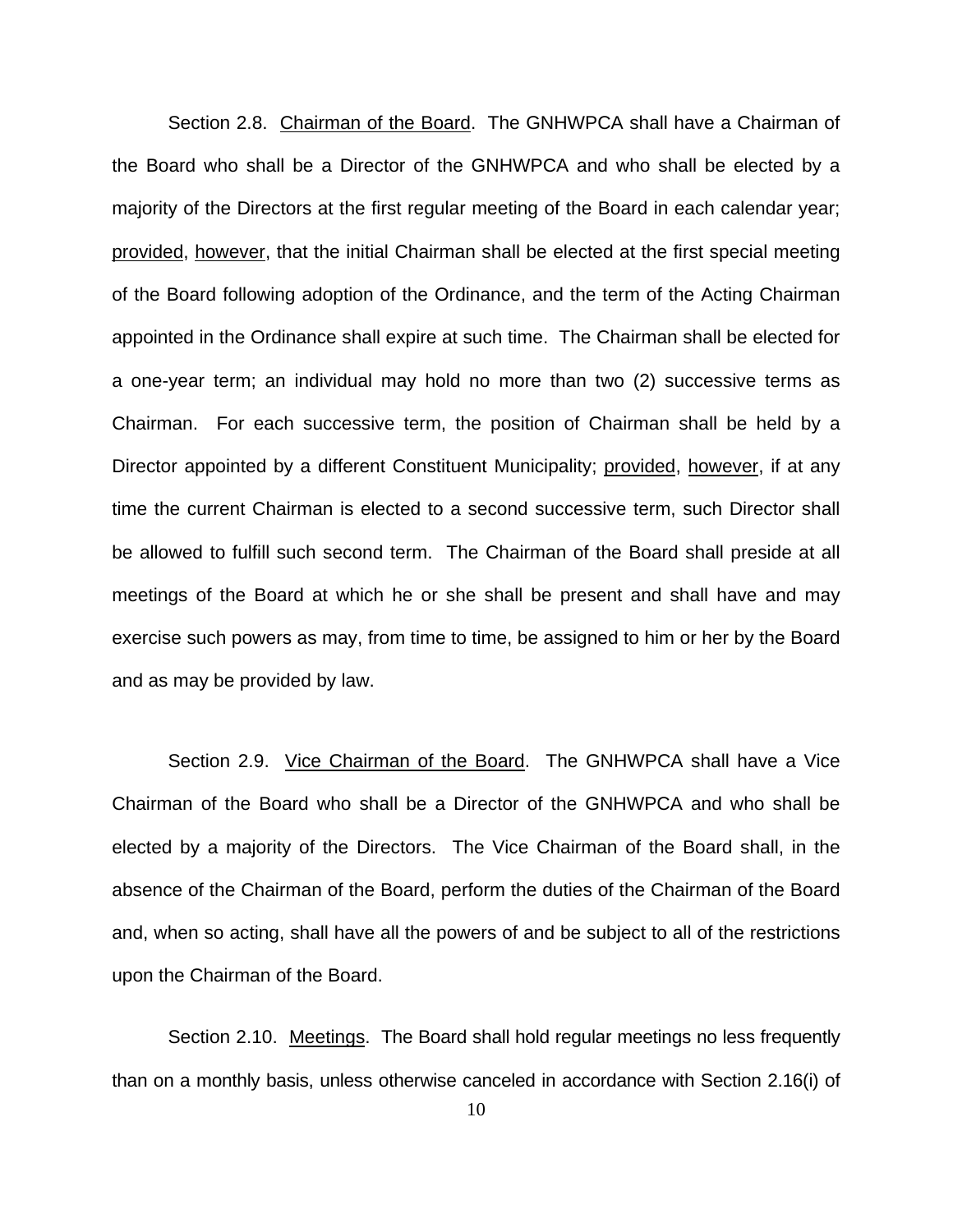these Bylaws, at the principal office of the GNHWPCA, at the time and on the days established by the Board. A schedule of the dates and times of regular Board meetings shall be determined by the Board on an annual basis for the ensuing year and shall be filed in the principal office of the GNHWPCA and in the offices of the Clerk of each Constituent Municipality no later than January 31<sup>st</sup> of each year, and no such meeting shall be held sooner than thirty (30) days after such schedule has been filed. Special meetings of the Board shall be held when called by the Chairman on the Chairman's own initiative, or when requested by at least three (3) of the Directors. Special meetings shall be held at such time and location as the Chairman shall specify when calling a meeting. The Board may permit any or all Directors to participate in a meeting by any means of communication by which all Directors participating may simultaneously hear each other during the meeting.

At all meetings of the Board the following order of business shall be observed, as far as it is consistent with the purpose of the meeting and applicable law, provided, however, at any such meeting any or all of the items (b) through (f) may be dispensed with or their order changed at the discretion of the Chairman:

- (a) Reading and approval of the minutes of the previous meeting.
- (b) Reports of officers.
- (c) Reports of committees and staff.
- (d) Unfinished business.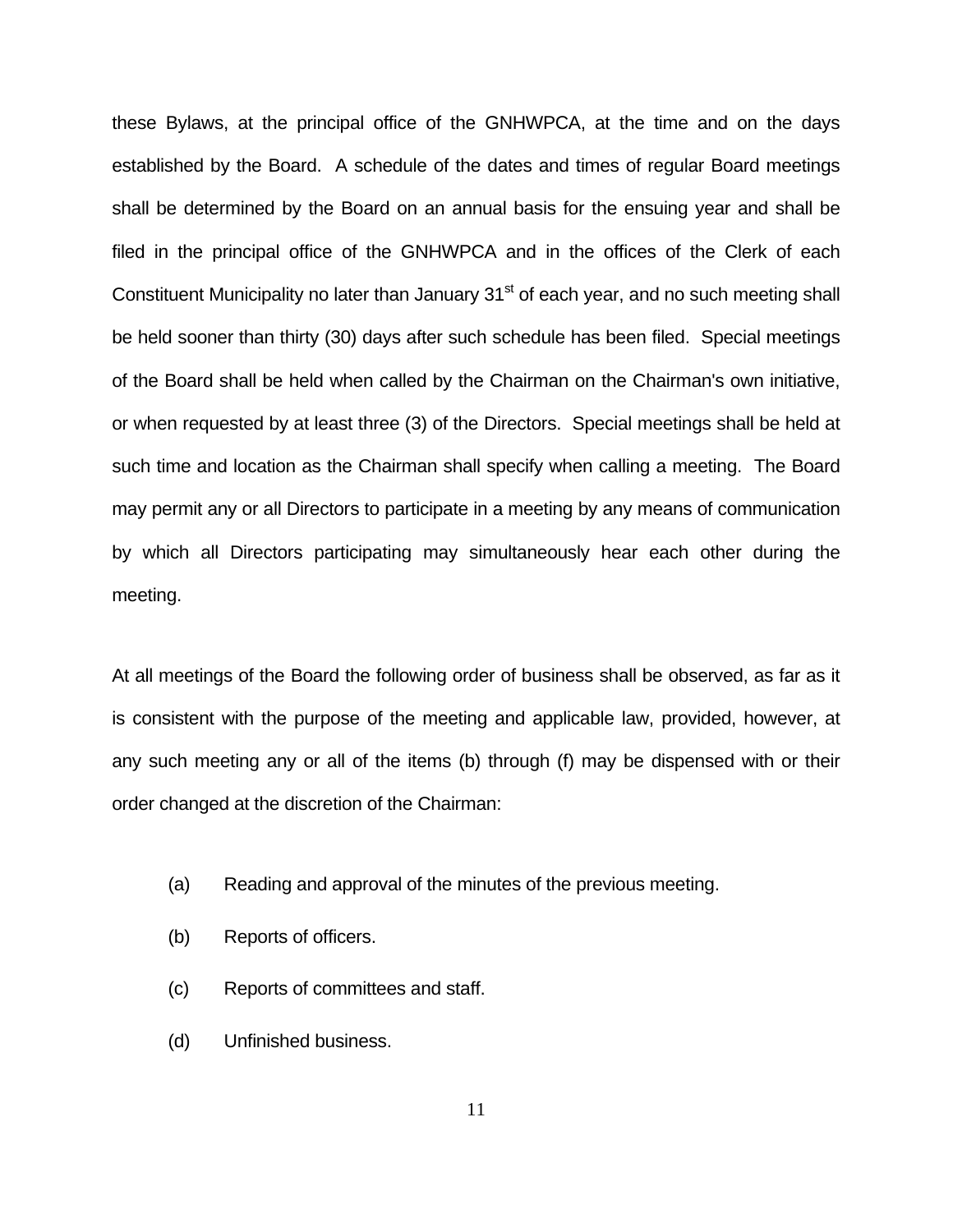- <span id="page-11-0"></span>(e) New business.
- (f) Call to Public.
- (g) Adjournment.

Section 2.11. Notice of Meetings. Regular meetings of the Board shall be held on the dates and at the time and place specified in the annual schedule of meetings filed as set forth in Section 2.10 above. The agenda of each regular meeting shall be available to the public and shall be filed, not less than twenty-four (24) hours before the meeting to which it refers, in the principal office of the GNHWPCA. An agenda item may be included in the agenda of a regular meeting of the Board by a petition signed by no less than 250 sewer customers of the GNHWPCA. Said petition shall be presented to the Chairman of the Board for validation of signature and addresses not less than fifteen (15) days before the regular meeting to which it refers and each page of the petition shall contain a statement, signed under penalties of false statement, by the sewer use customer of the GNHWPCA who circulated the petition, setting forth such circulator's name and address, and stating that each person whose name appears on said page signed the same in person in the presence of such circulator, that the circulator either knows each such signer or that the signer satisfactorily identified himself to the circulator and that all the signatures on said page were obtained not earlier than 30 days prior to the filing of said petition. Any page of a petition which does not contain such a statement by the circulator shall be invalid. Any such agenda item included in such petition shall reasonably relate to the operations of the GNHWPCA or to the protection of the public health of the sewer customers of the GNHWPCA or to the protection of the environment as it relates to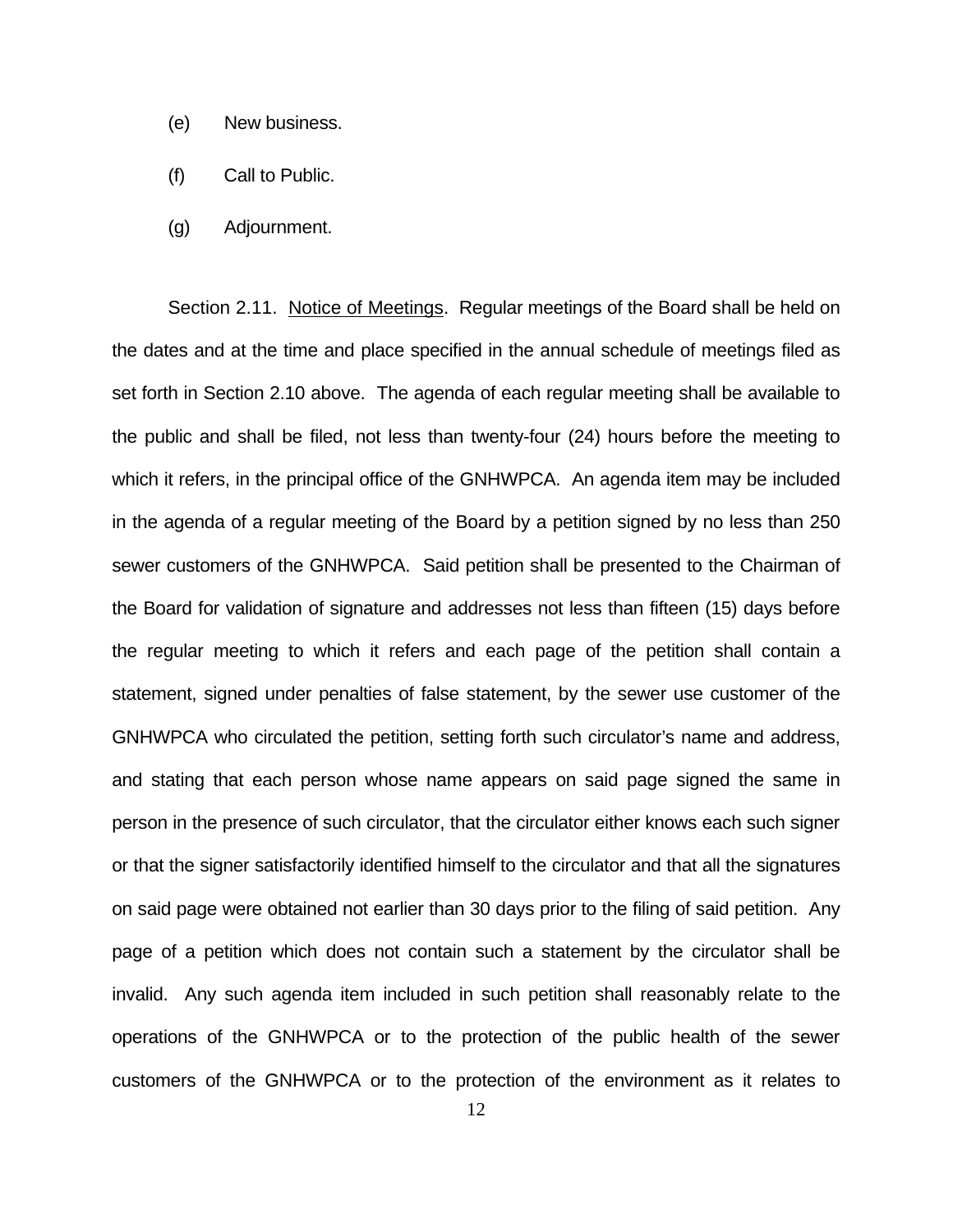<span id="page-12-0"></span>compliance by the GNHWPCA with applicable state and federal regulations; provided, however, no more than two agenda items pursuant to such petitions shall be included in any one regular meeting of the Board. Upon the affirmative vote of two-thirds of the Directors present and voting, any subsequent business not included in the filed agenda may be considered and acted upon at such meeting, provided, however, that unless stated in the filed agenda for the meeting, no bylaw may be brought up for adoption, amendment or repeal. A notice describing the time, place and purpose of any special meetings of the Board shall be filed in the principal office of the GNHWPCA and in the offices of the Clerk of each of the Constituent Municipalities not less than twenty-four (24) hours before the time of the special meeting, and notice shall be delivered to all Directors at their usual place of abode prior to such special meeting. For purposes of this Section 2.11, notice shall be deemed given to a Director on the day such notice is deposited (postage-prepaid and addressed to the Director's current addresses of record) with the U.S. mail or handdelivered to such Director. Notwithstanding the foregoing, the Board may also hold emergency special meetings as set forth in, and pursuant to the terms and conditions of, CGS 1-225(d), as amended.

 Section 2.12. Waiver of Notice. A Director may waive any required notice of a meeting pursuant to CGS 1-225(d), as amended.

Section 2.13. Quorum and Voting. A quorum of the Board shall consist of a majority of the number of Directors fixed from time to time in accordance with these Bylaws and the Ordinance. Once a Director is represented at a meeting for any purpose,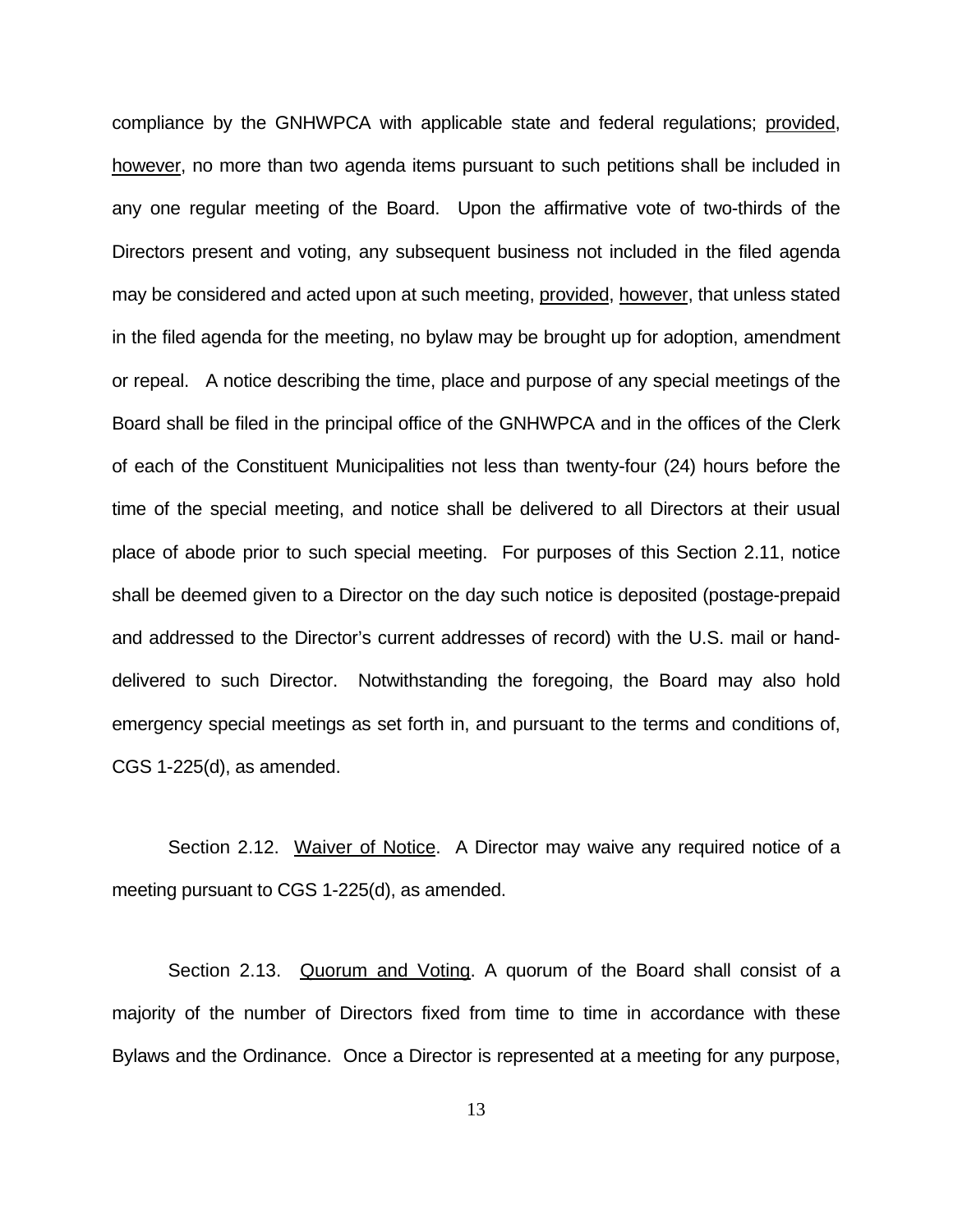<span id="page-13-0"></span>he or she is deemed present for quorum purposes for the remainder of the meeting and for any adjournment of that meeting unless a new date is or must be set for that adjourned meeting. If a quorum is present when a vote is taken, action on a matter is approved upon the affirmative vote of a majority of the number of Directors fixed from time to time in accordance with these Bylaws and the Ordinance, unless otherwise provided herein or in the Statutes. A Director who is present at a meeting of the Board or a Committee of the Board when action is taken is deemed to have assented to the action taken unless: (i) the Director objects at the beginning of the meeting, or promptly upon arrival, to holding it or transacting business at it; (ii) the Director's dissent or abstention from the action taken is entered in the minutes of the meeting; or (iii) the Director delivers written notice of dissent or abstention to the presiding officer of the meeting before its adjournment or to the GNHWPCA immediately after adjournment of the meeting. The right of dissent or abstention is not available to a Director who votes in favor of the action taken.

Section 2.14. Executive Session. In accordance with CGS 1-225 or any successor statute thereto, the Board may hold an executive session, as defined and for the reasons set forth in subsection (C)(6) of CGS 1-200 or any successor statute thereto, upon an affirmative vote of two thirds of the Directors present and voting or such lesser number as allowed by applicable law, taken at a regular or special meeting of the Board and stating the reasons for such executive session.

Section 2.15. Compensation. A Director shall be eligible to receive such compensation as may be authorized by the GNHWPCA for each day or part thereof in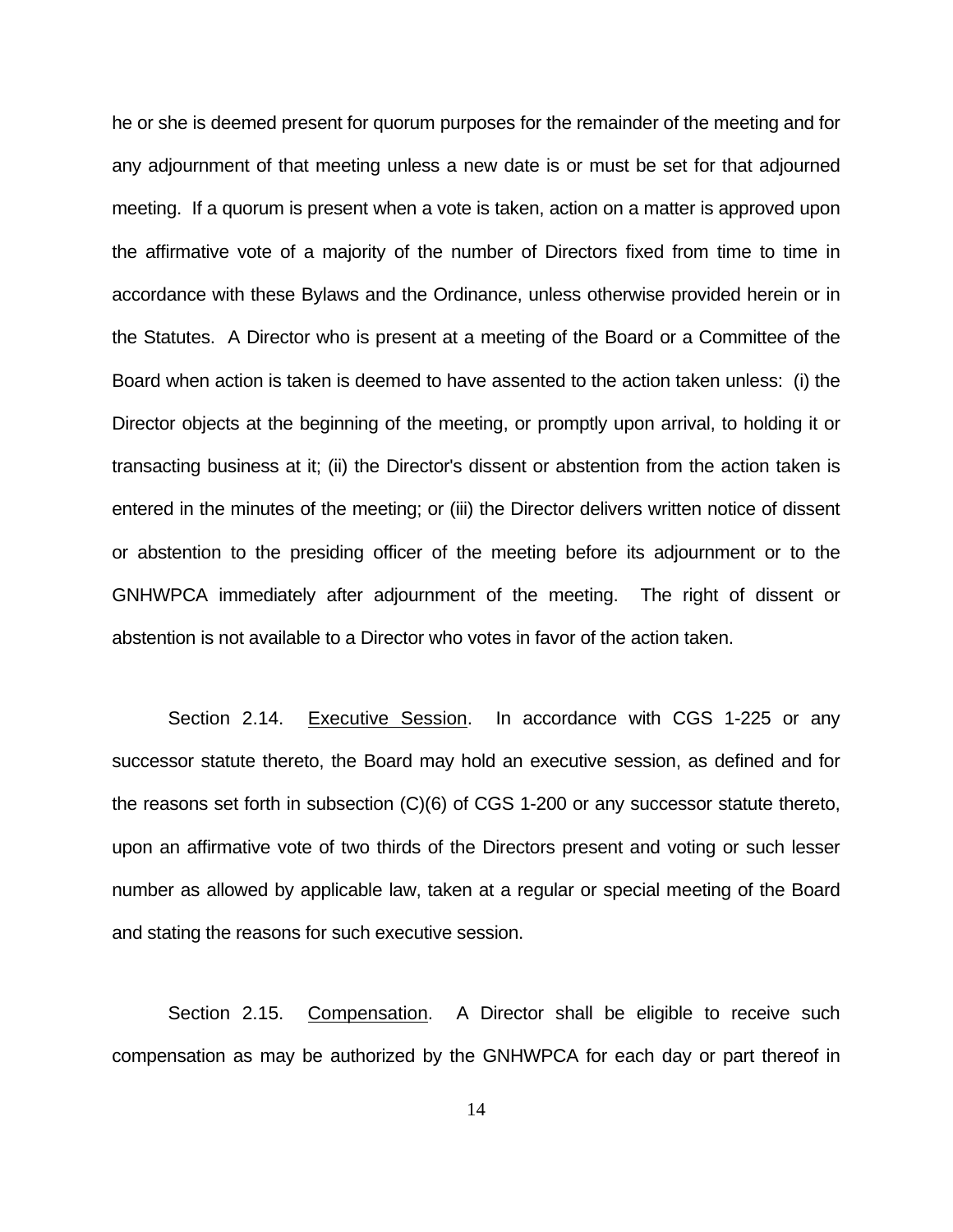<span id="page-14-0"></span>which the Director is engaged in Board duties and shall be reimbursed for necessary expenses incurred in the performance of such duties; provided, however, a Director shall not be eligible to receive any compensation unless such Director has attended at least seventy-five percent (75%) of the regularly scheduled meetings of the Board; provided, further however, upon approval of a majority of the entire Board, a Director's attendance of at least seventy-five percent (75%) of the regularly scheduled Board meetings may be waived in extra-ordinary circumstances, including without limitation, absence related to health issues; provided, further however, a Director's attendance at meetings of subcommittees of the Board may be considered in the determination of whether to waive the attendance requirement; and, provided, further that in no event shall the compensation to any Director in any fiscal year of the GNHWPCA exceed six thousand dollars U.S. (\$6,000) provided, however, that the Chairman shall receive an additional \$1,200 per fiscal year and the Vice Chairman shall receive an additional \$600 per fiscal year. Duties designated as acceptable for compensation include, but are not limited to, attendance at regular or special meetings of the Board, attendance at regular or special meetings of any Board Committee, attendance at GNHWPCA public functions, attendance at meetings with officials of any Constituent Municipality or the State related to GNHWPCA business, attendance at municipal or State hearings related to GNHWPCA matters, speaking at local civic group functions as an official representative of the GNHWPCA, and such other duties as may be authorized by the Chairman and approved by the Board.

Section 2.16. Actions Requiring Super-Majority Approval. Notwithstanding any other provisions of these Bylaws, the GNHWPCA shall not take any of the following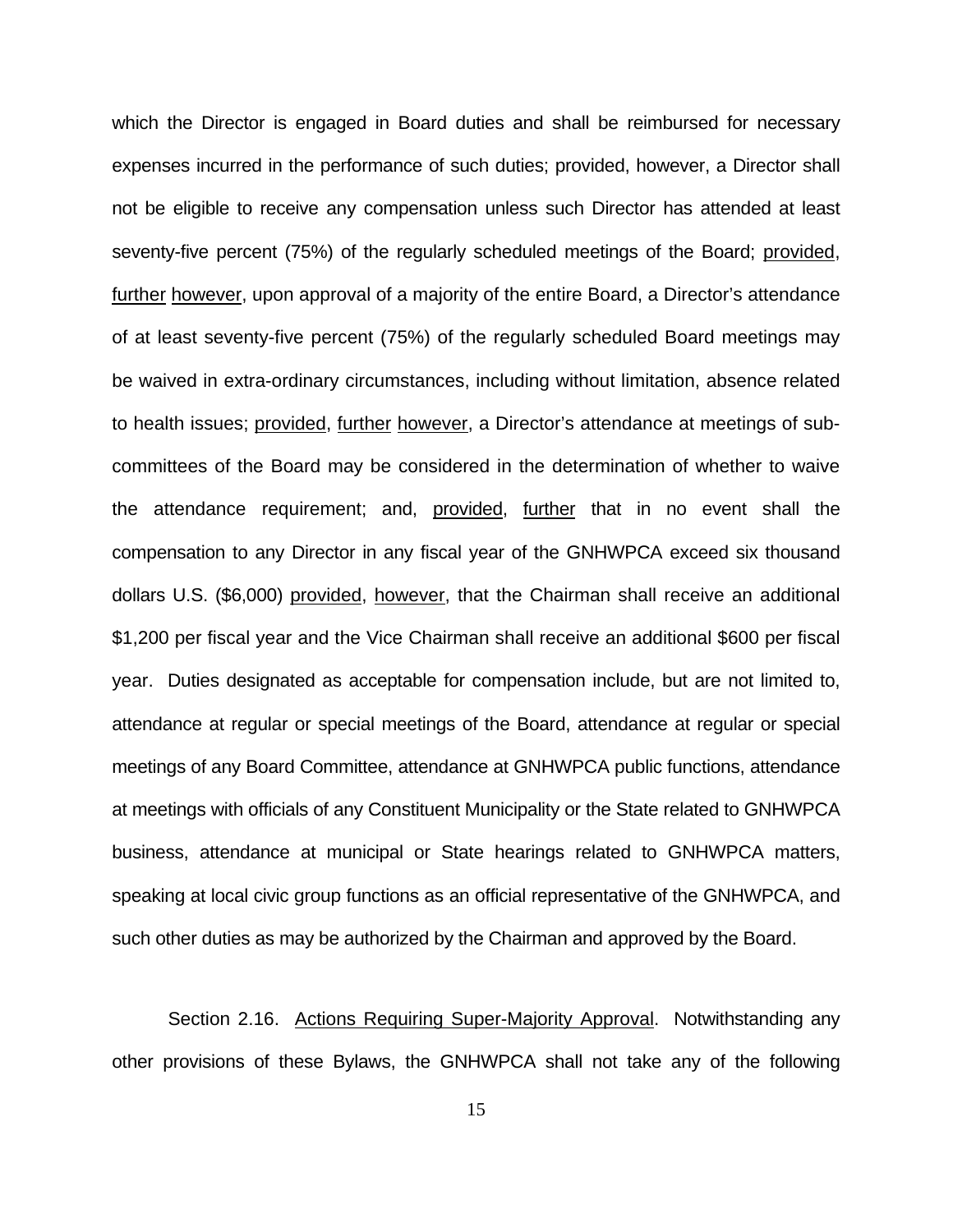actions unless approved in accordance with these Bylaws by no less than two-thirds of the entire Board:

a. Entering into an agreement with one or more Constituent Municipality with respect to the distribution of rights and properties of the GNHWPCA upon the termination of its corporate existence;

b. Entering into or approving, as applicable, any Sludge Agreement;

c. Entering into any Inter-Local Agreement;

d. Entering into any agreement with respect to the sale or lease of assets of the GNHWPCA which would leave the GNHWPCA without a significant continuing business activity;

e. Removal of a Director pursuant to Section 2.5 hereof;

f. Awarding of a contract by negotiation without public bidding pursuant to Section 5.1 hereof;

g. amending, modifying, restating or replacing the Sewer Ordinance;

h. Increasing the permitted processing capacity of the GNHWPCA's wastewater treatment plant.

i. Canceling a regular meeting of the Board.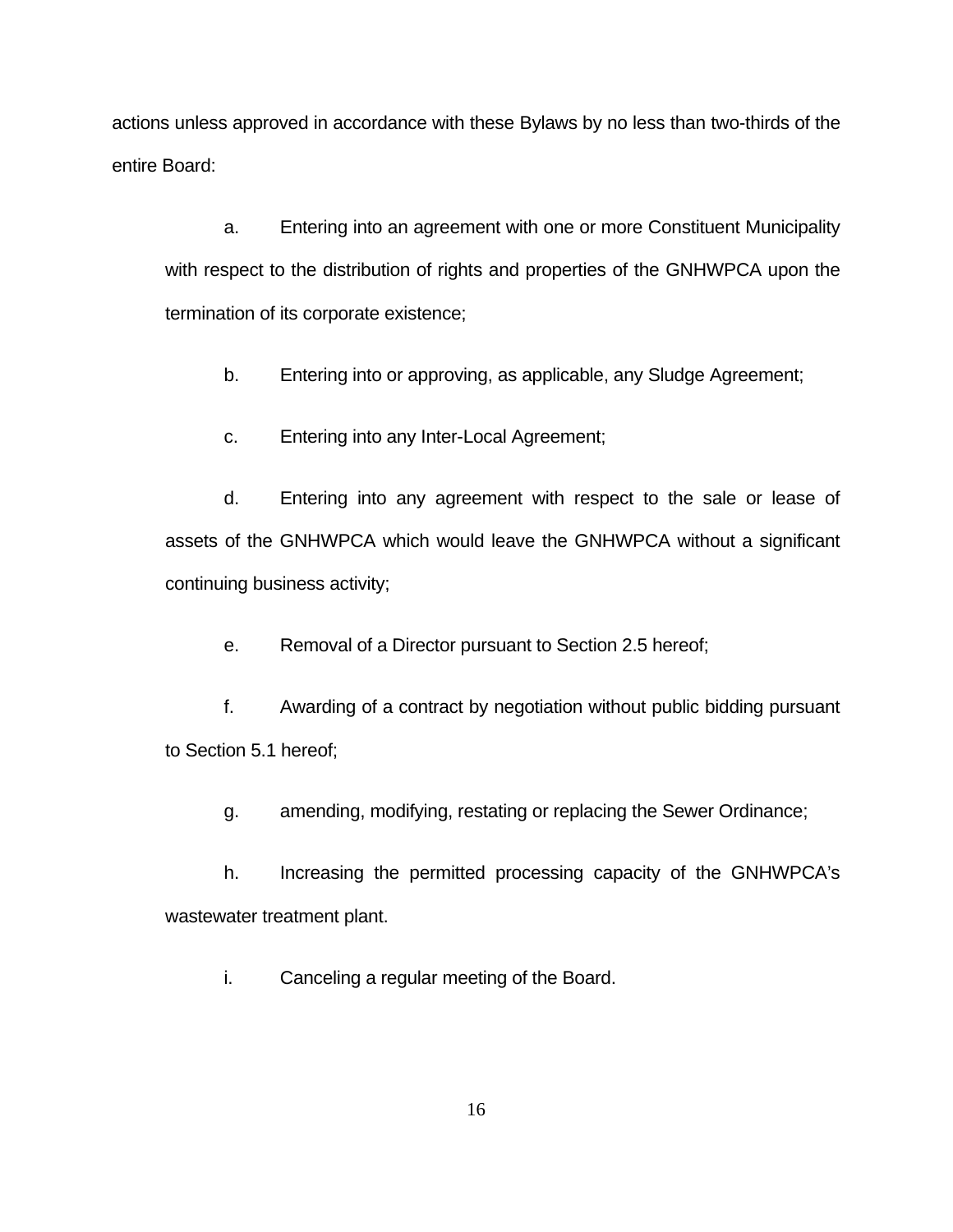#### **Article III. Officers**

<span id="page-16-0"></span> Section 3.1. Appointment. The Board shall appoint and employ such officers as it may deem to be in the interests of the GNHWPCA and shall define the powers and duties of all such officers. All such officers, employees and agents shall be subject to the orders of the Board and serve at its discretion. Unless the Board determines otherwise, the GNHWPCA's officers shall consist of an Executive Director, Secretary and Treasurer, who shall have the authority and responsibilities set forth in these Bylaws. No person may simultaneously hold multiple offices. The Executive Director shall be an "at will" employee of the GNHWPCA who shall be appointed by the Board and shall hold his or her office until the earlier of his or her resignation or removal and replacement by the Board pursuant to Section 3.5. The Treasurer shall be appointed by the Board annually at the first regular meeting of the Board in each calendar year. The Executive Assistant to the Executive Director shall also serve as the Secretary. The Secretary and Treasurer of the GNHWPCA shall hold office until their successors are chosen and qualify, or except as otherwise contemplated by Section 3.5. The act of appointment of an officer does not in and of itself create contract rights for the officer or the GNHWPCA.

 Section 3.2. Executive Director. The Executive Director shall be the chief executive officer of the GNHWPCA, subject to the control and direction of the Board. The Executive Director shall oversee all of the activities and affairs of the GNHWPCA. The Executive Director may sign any contract or other instrument which the Board has authorized, unless the execution thereof shall be expressly delegated by the Board or by these Bylaws or applicable law to another officer. The Executive Director shall be a full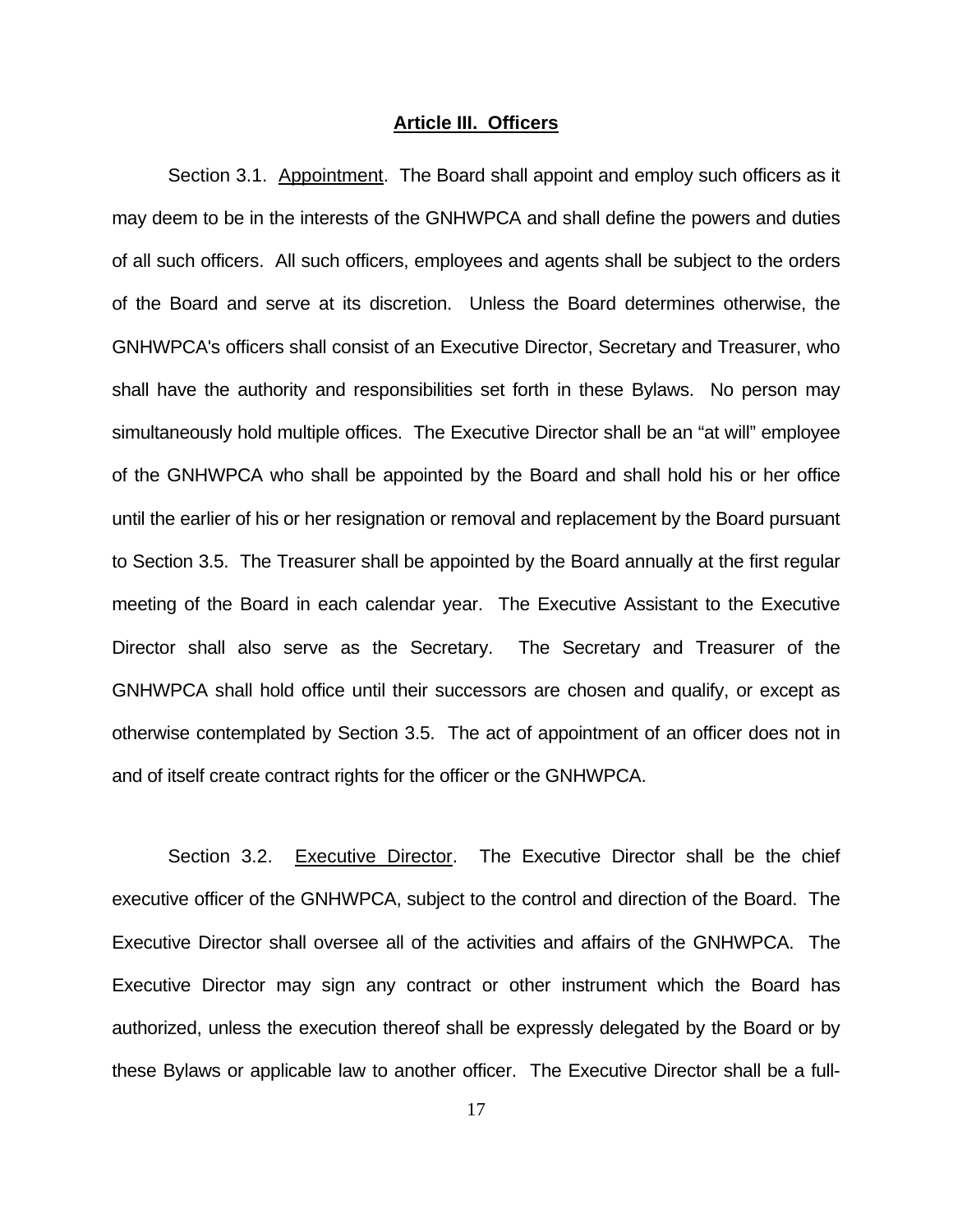<span id="page-17-0"></span>time employee of the GNHWPCA and shall not be a Director. The Executive Director shall receive annual compensation in an amount to be determined by the Board.

 Section 3.3. Secretary. The Secretary shall prepare and keep the minutes of the meetings of the Board, see that all notices are duly given, be custodian of the records of the GNHWPCA, and execute certificates authenticating the records of the GNHWPCA, and corporate documents or actions taken by the Board, any officer or any representative of the GNHWPCA. Such authentications shall constitute, as to all persons who rely thereon in good faith, conclusive evidence of such action. In general, the Secretary shall perform all duties incident to the office of Secretary and such other duties as from time to time may be assigned by the Executive Director or by the Board. The Secretary may, but need not, be a member of the Board. The Secretary shall be entitled to such compensation as may be authorized by the Board.

 Section 3.4. Treasurer. The Treasurer shall be responsible for collecting and managing all funds and securities of the GNHWPCA and shall deposit all funds and securities in the name of the GNHWPCA in such banks, trust companies or other depositories as shall be selected by the Board and in accordance with applicable law. In general, the Treasurer shall perform all of the duties incident to the office of Treasurer and such other duties as from time to time may be assigned by the Executive Director or by the Board. The Treasurer may, but need not, be a member of the Board. The Treasurer shall be entitled to such compensation as may be authorized by the Board.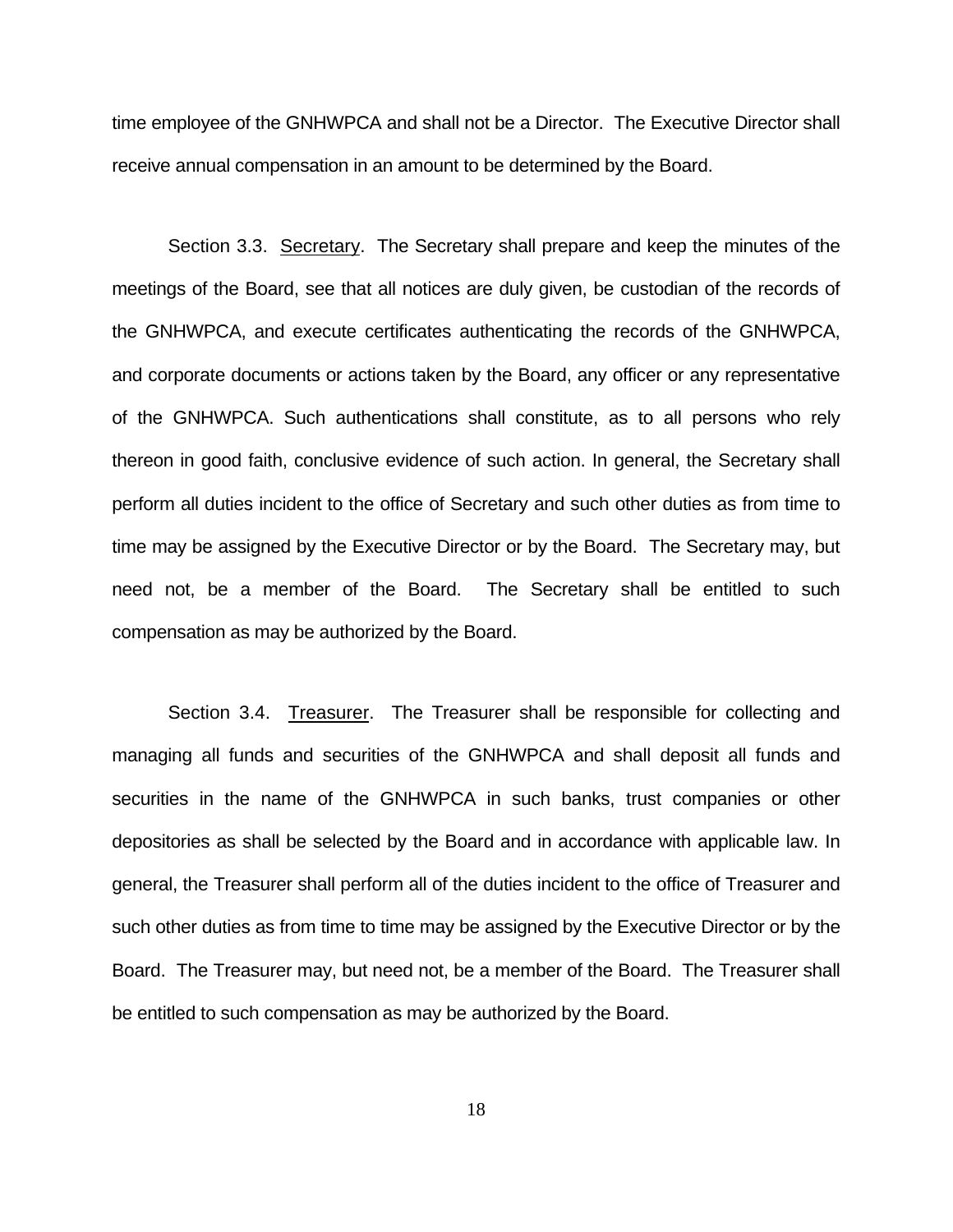<span id="page-18-0"></span>Section 3.5. Resignation and Removal. An officer may resign at any time by delivering notice to the GNHWPCA. A resignation is effective when the notice is delivered unless the notice specifies a later effective date. If a resignation is made effective at a later date and the GNHWPCA accepts the future effective date, the Board may fill the pending vacancy before the effective date, provided that the successor is not permitted to take office until the effective date. An officer's resignation does not affect the GNHWPCA's contract rights, if any, with the officer. The Board may remove any officer at any time with or without Cause by the affirmative vote of a majority of the entire Board. An officer's removal does not affect the officer's contract rights, if any, with the GNHWPCA. Any vacancy occurring in any office of the GNHWPCA shall be filled by the Board.

Section 3.6. Environmental Notice. To the extent permitted by applicable law, the Executive Director shall provide a copy of any DEP Notice to any sewer customer of the GNHWPCA who has made a written request for a copy of such DEP Notice pursuant to this Section 3.6, such copy to be provided to the sewer customer within a reasonable period of time following submission of such DEP Notice by the GNHWPCA. Any sewer customer of the GNHWPCA who desires to receive a copy of a DEP Notice may send the GNHWPCA a request for same in writing by U.S. mail on or before December 15 of each calendar year, such request to apply to all DEP Notices submitted by the GNHWPCA during the immediately succeeding calendar year.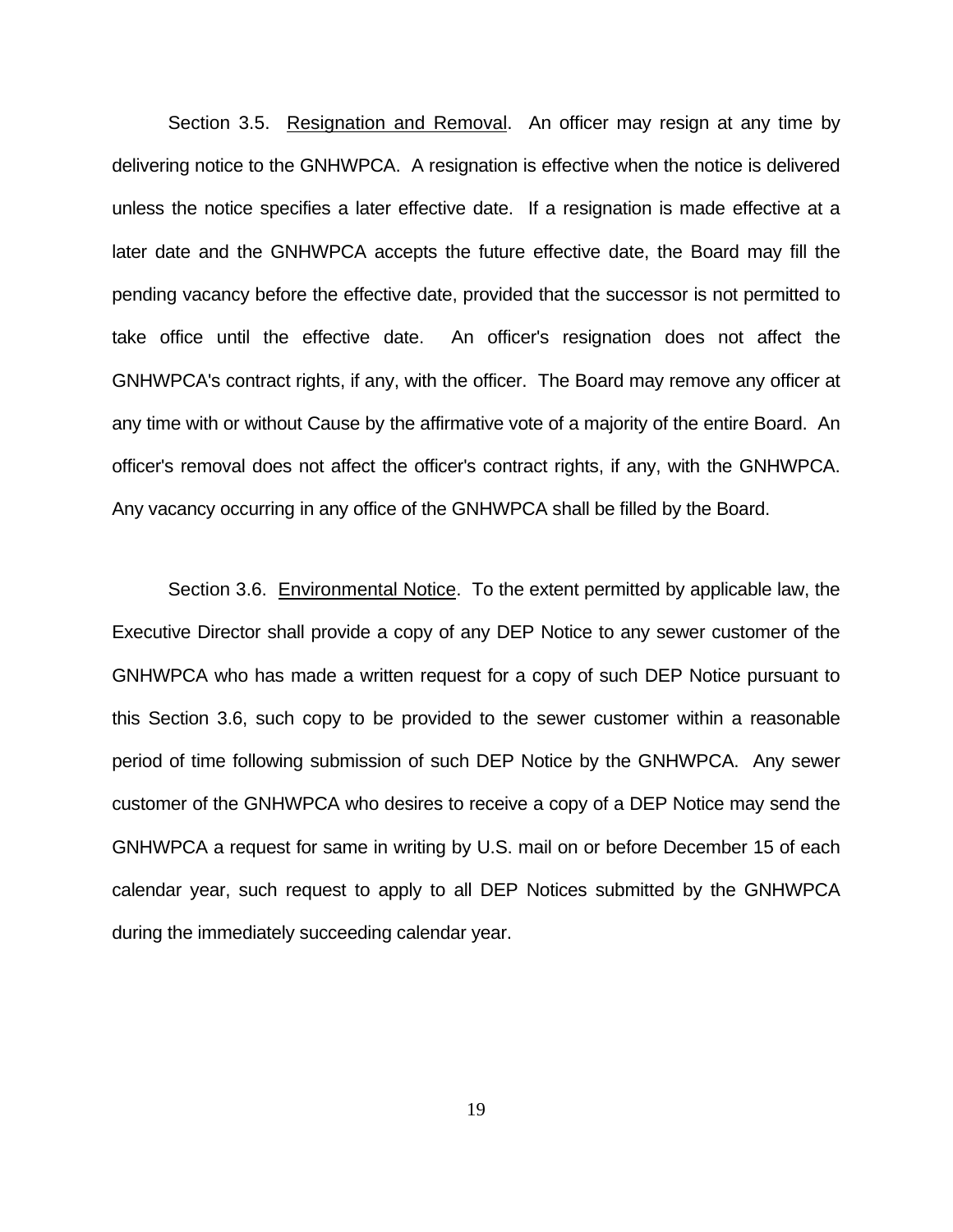#### **Article IV. Indemnification and Limitation of Liability**

<span id="page-19-0"></span> Section 4.1. Indemnification. The GNHWPCA shall, to the extent allowed by applicable law, protect, save harmless and indemnify its Directors, officers and employees from financial loss and expense, including legal fees and costs, if any, arising out of any claim, demand, suit or judgment by reason of alleged negligence or alleged deprivation of any person's civil rights or any other act or omission resulting in damage or injury, if the Director, officer or employee is found to have been acting in the discharge of his or her duties or within the scope of his or her office or employment and such act or omission is not found to have been wanton, reckless, willful or malicious. The indemnification provided for herein shall be performed in accordance with CGS 22a-519 or any successor statute thereto.

#### **Article V. Competitive Bids**

 Section 5.1. Solicitation of Bids. All contracts in excess of fifty thousand dollars (\$50,000) for any supplies, materials, equipment, construction work or other contractual services shall be in writing and shall be awarded upon sealed bids or proposals made in compliance with a public notice duly advertised by publication at least ten (10) days before the time fixed for opening the bids or proposals, except (i) for contracts for professional services, (ii) when the supplies, materials, equipment or work can only be furnished by a single party, or (iii) when the Board determines by the affirmative vote of no less than twothirds of the entire Board that the award of such contract by negotiation without public bidding will be in the best interests of the GNHWPCA. The Board may, in its sole discretion, reject any or all such bids or proposals received from a Person not deemed to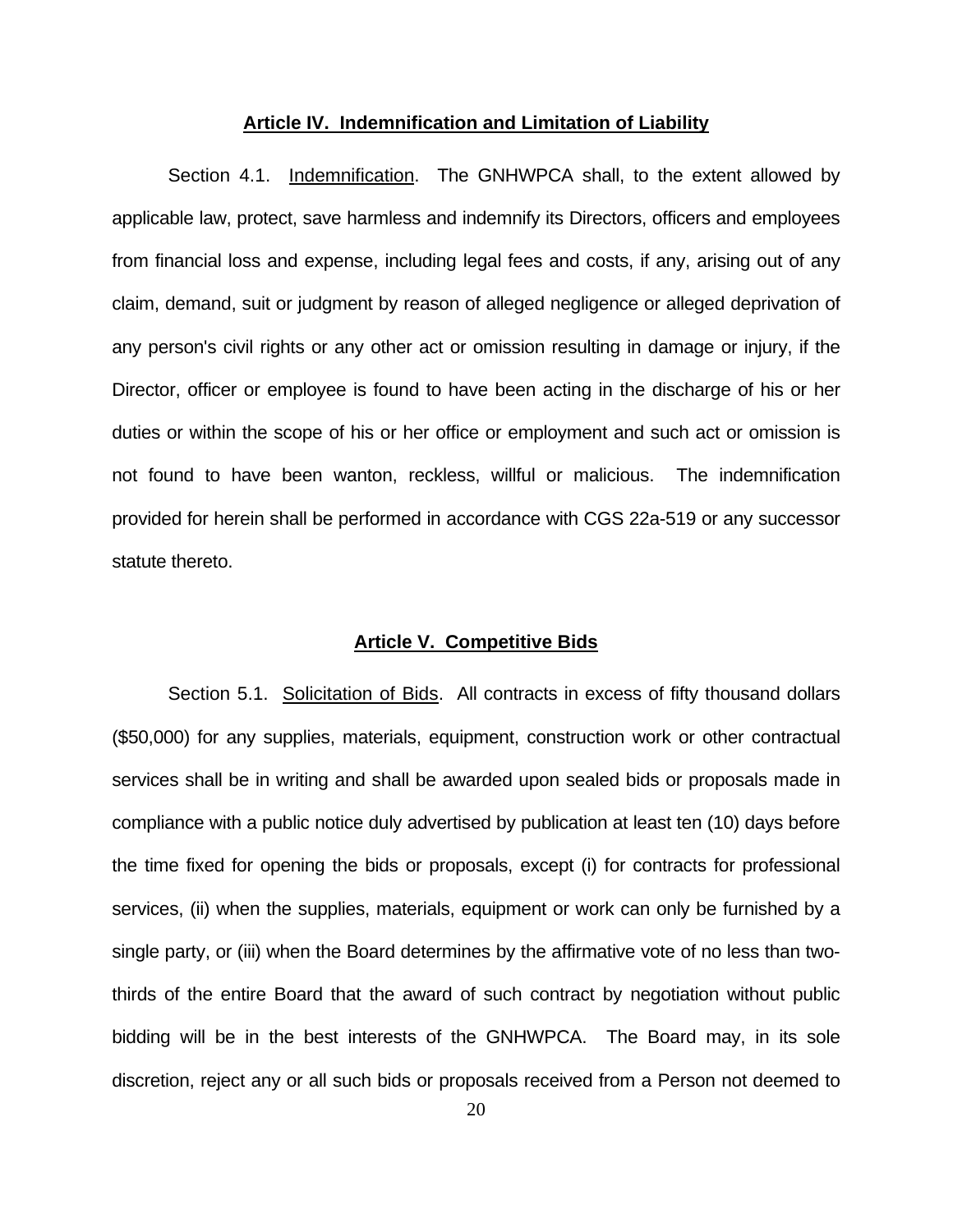<span id="page-20-0"></span>be in the best interest of the GNHWPCA or otherwise not complying with the bid or proposal requirements established by the Board; provided, however, unless all of such bids or proposals are rejected, the Board shall award the contract to the lowest responsible bidder qualified to perform the contract and deemed to be in the best interest of the GNHWPCA. The renewal of any existing contract shall also be subject to the requirement of this Section 5.1.

#### **Article VI. Addition or Withdrawal of Constituent Municipalities; Termination**

 Section 6.1. New Constituent Municipalities. One or more additional Municipalities may be admitted to the GNHWPCA as Constituent Municipalities upon the consent of the legislative bodies of each of the then existing Constituent Municipalities. Notwithstanding the foregoing, no Municipality shall be admitted as an additional Constituent Municipality unless and until such Municipality has adopted the Ordinance, adopted the provisions of the Statutes, appointed a representative to act as liaison between the additional Constituent Municipality and the GNHWPCA and provided the name and address of such representative to the GNHWPCA (provided, however, that if the additional Constituent Municipality shall be permitted to appoint a Director to the Board, such Director shall be deemed the representative of the Constituent Municipality and no further appointment shall be necessary hereunder) and taken any other necessary and appropriate action to authorize the Municipality to join the GNHWPCA. Prior to the admission of any such additional Constituent Municipality to the GNHWPCA, the Board shall amend these Bylaws to make such changes, if any, that the Board shall determine to reflect the fact that the GNHWPCA shall have additional Constituent Municipalities.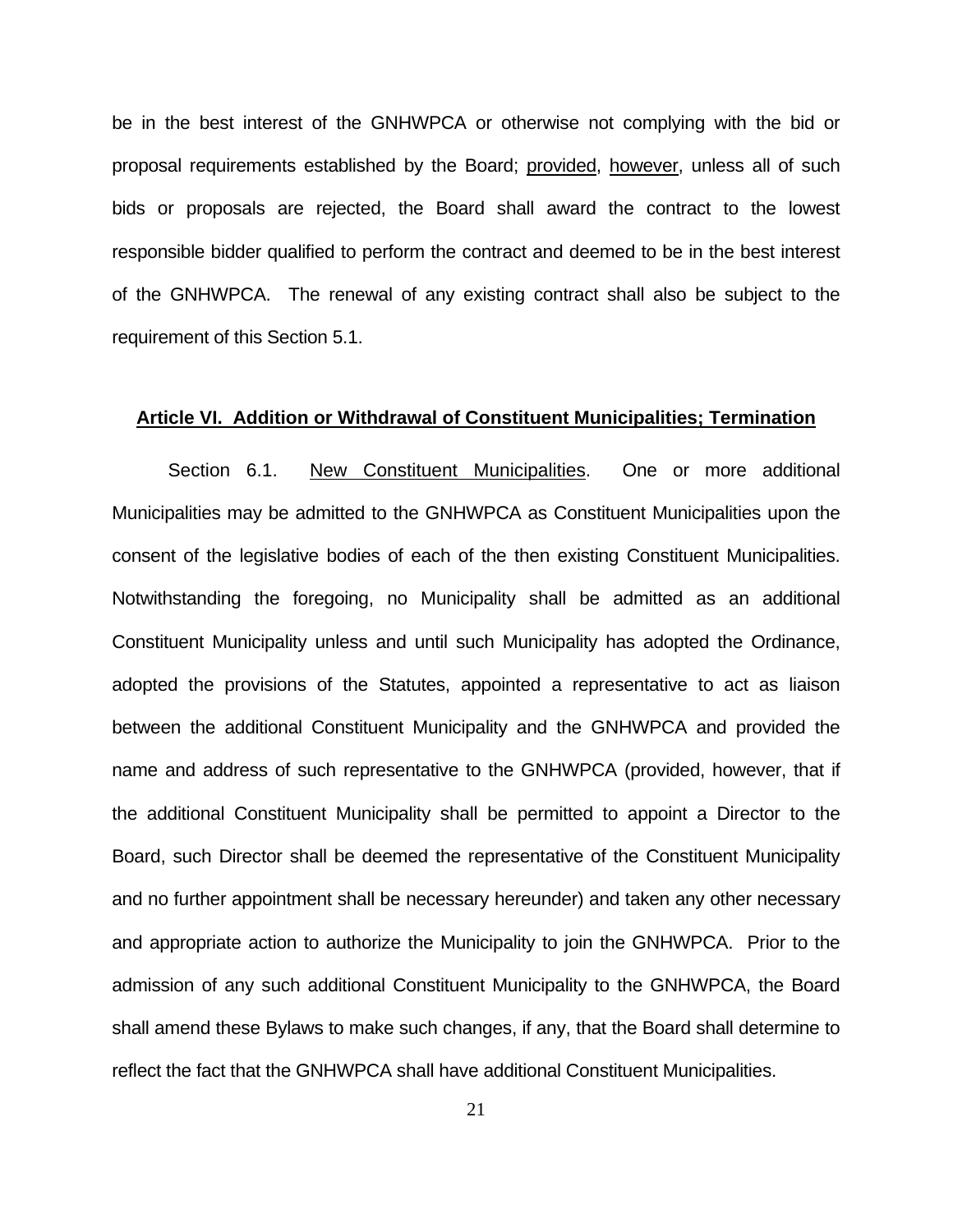<span id="page-21-0"></span> Section 6.2. Withdrawal of Constituent Municipalities. Any Constituent Municipality may elect to withdraw from the GNHWPCA as permitted by and pursuant to the terms of CGS 22a-500(e) or any successor statute thereto.

Section 6.3. Termination of Authority. The GNHWPCA and its corporate existence shall continue until terminated by law or the withdrawal of one of the last two (2) Constituent Municipalities of such GNHWPCA, subject to the provisions of CGS 22a-500(f) or any successor statute thereto.

#### **Article VII. Miscellaneous**

Section 7.1. Fiscal Year. The fiscal year of the GNHWPCA shall commence on July first of each year and continue to and including June thirtieth of the next succeeding year.

 Section 7.2. Duality of Interest. Each Director shall disclose to the Board immediately upon election and thereafter annually (or sooner if a duality of interest should sooner arise), any duality of interest involving him or her, including persons related to him or her and any ownership of any voting power or profits or beneficial interest of any other entity. No member of the Board shall vote on any matter which would have a material financial effect upon such Director, a person closely related to such Director, or upon an entity with respect to which such Director has an employment relationship, beneficial interest or other significant financial relationship or upon his or her business. Any such financial effect shall be disclosed prior to the commencement of deliberations on such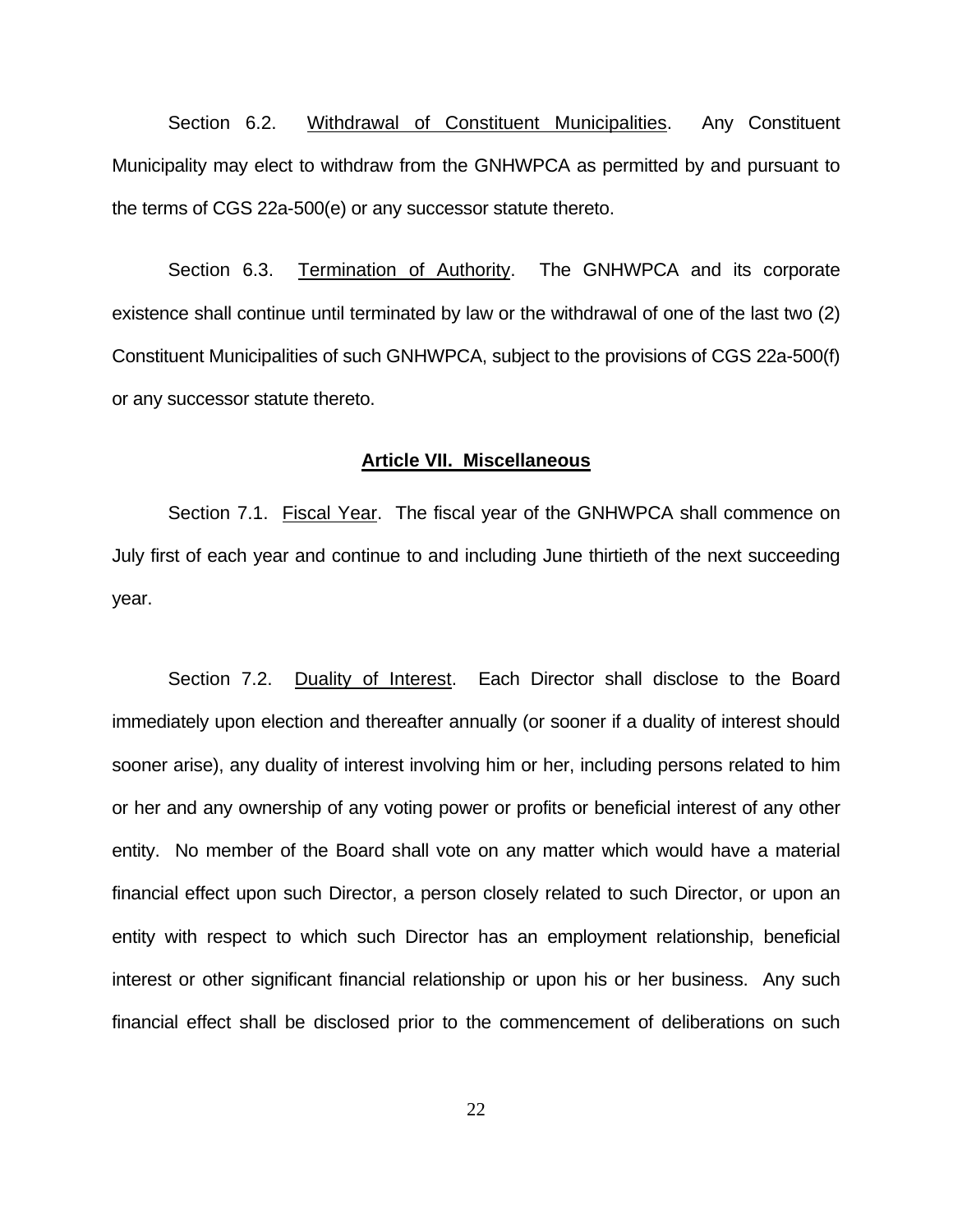<span id="page-22-0"></span>matter and any disclosing Director shall not participate in the deliberation or vote on such matter.

 Section 7.3. Checks. All checks or demands for money and notes of the GNHWPCA shall be signed by such one or more officers and such other persons as are designated by resolution of the Board.

 Section 7.4. Annual Budget. The Executive Director and/or Treasurer shall submit an annual budget to the Board at a meeting of the Board, which budget may be adopted by a two-thirds vote of the Board. The Executive Director shall further comply with all obligations set forth in CGS 22a-502.

Section 7.5. Nondiscrimination. No GNHWPCA facility shall be used in the furtherance of any discriminatory practice, nor shall the GNHWPCA become a party to any agreement, arrangement or plan which has the effect of sanctioning discriminatory practices nor shall the GNHWPCA otherwise employ or encourage any discriminatory practices. The GNHWPCA shall include nondiscrimination and affirmative action provisions in every contract to which it is a party in accordance with CGS 4a-60 and CGS 4a-60a, or any successor statutes thereto.

 Section 7.6. Filing of Bylaws. A copy of all Bylaws of the GNHWPCA, and any amendments thereto, duly certified, shall be filed in the offices of the GNHWPCA, the clerks of the Constituent Municipalities and with the Secretary of the State or at any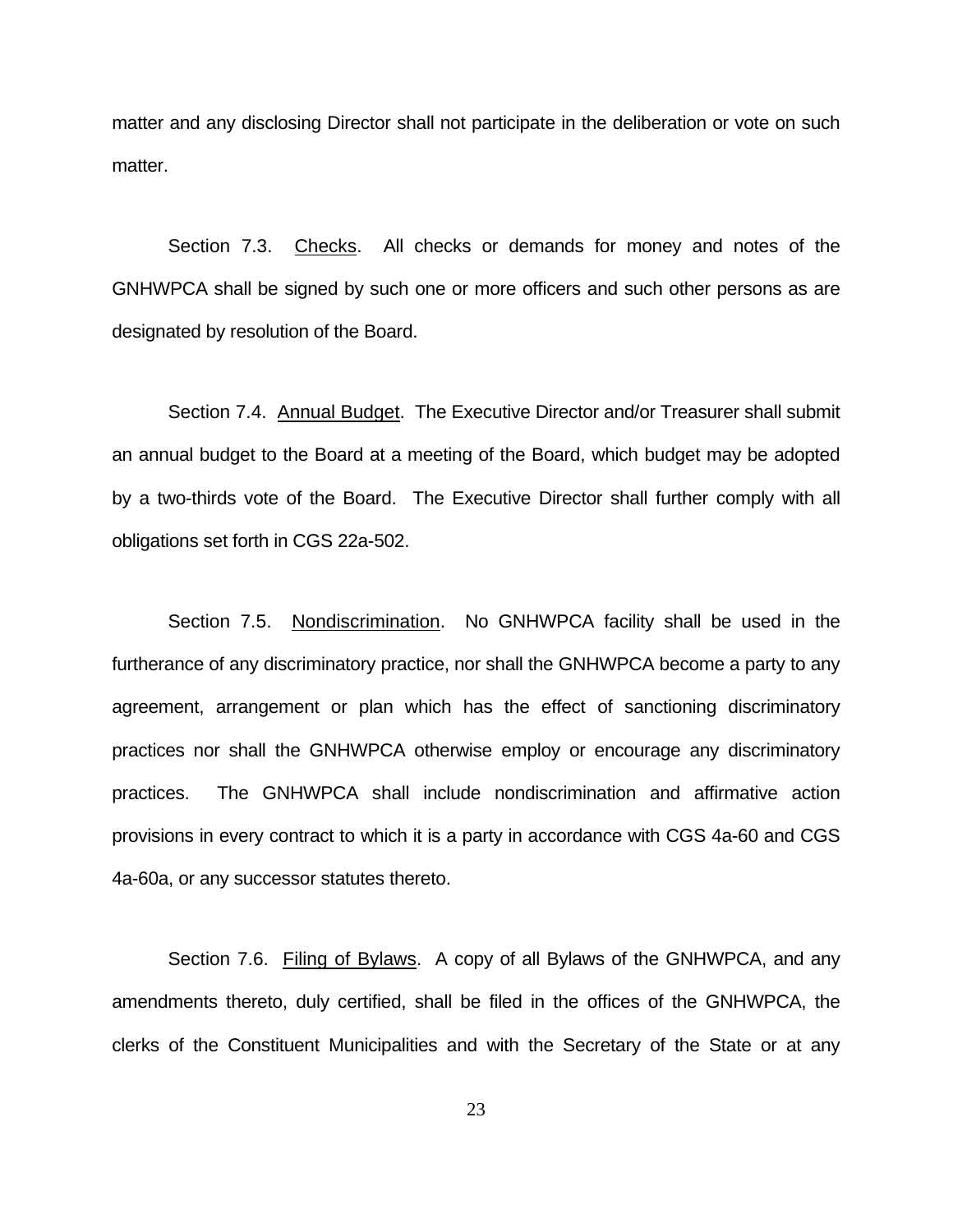<span id="page-23-0"></span>additional or other location required pursuant to CGS 22a-501(a)(1) or any successor statute thereto.

 Section 7.7. Severability. The invalidity of any one or more of the words, phrases, sentences, clauses, sections or subsections contained in these Bylaws shall not affect the enforceability of the remaining portions of these Bylaws or any part hereof, and, if any one or more of the words, phrases, sentences, clauses, sections or subsections contained in these Bylaws shall be declared invalid by a court of competent jurisdiction, these Bylaws shall be construed to most closely effectuate the intentions of the Constituent Municipalities and the Statutes and the remainder of these Bylaws shall be valid and effective.

Section 7.8. Rules of Order. In conducting any meeting of the Board or of any committee of the Board, the Board and the committee members, as applicable, may rely upon Robert's Rules of Order for any matter not otherwise set forth herein or established by applicable law.

#### **Article VIII. Amendment**

Section 8.1. Amendment. As provided in the Ordinance, the Board may amend or repeal the GNHWPCA's Bylaws by the affirmative vote of no less than two-thirds of the entire Board in accordance with CGS 22a-501(a)(1); provided, however, that Section 2.2 and Section 2.3 of the Bylaws may not be amended without the unanimous consent of the Board; and provided, further, that Section 6.1 of the Bylaws may not be